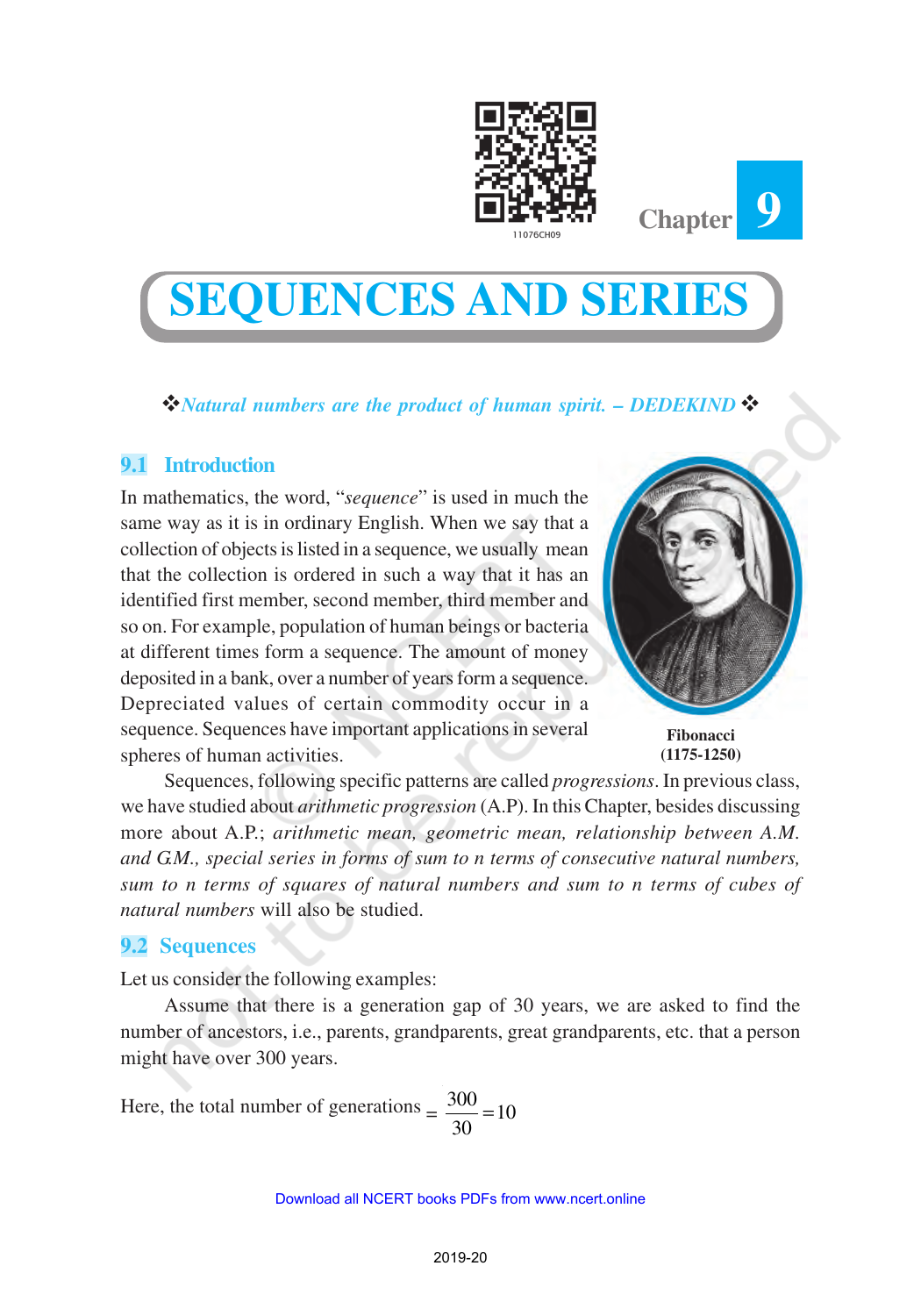The number of person's ancestors for the first, second, third, …, tenth generations are 2, 4, 8, 16, 32, …, 1024. These numbers form what we call a *sequence*.

Consider the successive quotients that we obtain in the division of 10 by 3 at different steps of division. In this process we get 3,3.3,3.33,3.333, ... and so on. These quotients also form a sequence. The various numbers occurring in a sequence are called its *terms*. We denote the terms of a sequence by  $a_1$ ,  $a_2$ ,  $a_3$ , ...,  $a_n$ , ..., etc., the subscripts denote the position of the term. The  $n<sup>th</sup>$  term is the number at the  $n<sup>th</sup>$  position of the sequence and is denoted by  $a_n$ . The  $n^{\text{th}}$  term is also called the *general term* of the sequence.

Thus, the terms of the sequence of person's ancestors mentioned above are:

 $a_1 = 2, a_2 = 4, a_3 = 8, \dots, a_{10} = 1024.$ 

Similarly, in the example of successive quotients

 $a_1 = 3, a_2 = 3.3, a_3 = 3.33, ..., a_6 = 3.33333$ , etc.

A sequence containing finite number of terms is called a *finite sequence*. For example, sequence of ancestors is a finite sequence since it contains 10 terms (a fixed number).

A sequence is called *infinite*, if it is not a finite sequence. For example, the sequence of successive quotients mentioned above is an *infinite sequence*, infinite in the sense that it never ends.

Often, it is possible to express the rule, which yields the various terms of a sequence in terms of algebraic formula. Consider for instance, the sequence of even natural numbers 2, 4, 6, …

 $Here$ 

| $a_1 = 2 = 2 \times 1$   | $a_{2} = 4 = 2 \times 2$                                               |
|--------------------------|------------------------------------------------------------------------|
| $a_{3} = 6 = 2 \times 3$ | $a_{4} = 8 = 2 \times 4$                                               |
|                          |                                                                        |
|                          |                                                                        |
|                          | $a_{23} = 46 = 2 \times 23$ , $a_{24} = 48 = 2 \times 24$ , and so on. |

In fact, we see that the  $n^{\text{th}}$  term of this sequence can be written as  $a_n = 2n$ , where  $n$  is a natural number. Similarly, in the sequence of odd natural numbers  $1,3,5, \ldots$ , the *n*<sup>th</sup> term is given by the formula,  $a_n = 2n - 1$ , where *n* is a natural number.

In some cases, an arrangement of numbers such as 1, 1, 2, 3, 5, 8,.. has no visible pattern, but the sequence is generated by the recurrence relation given by

$$
a_1 = a_2 = 1
$$
  
\n
$$
a_3 = a_1 + a_2
$$
  
\n
$$
a_n = a_{n-2} + a_{n-1}, n > 2
$$

This sequence is called *Fibonacci sequence*.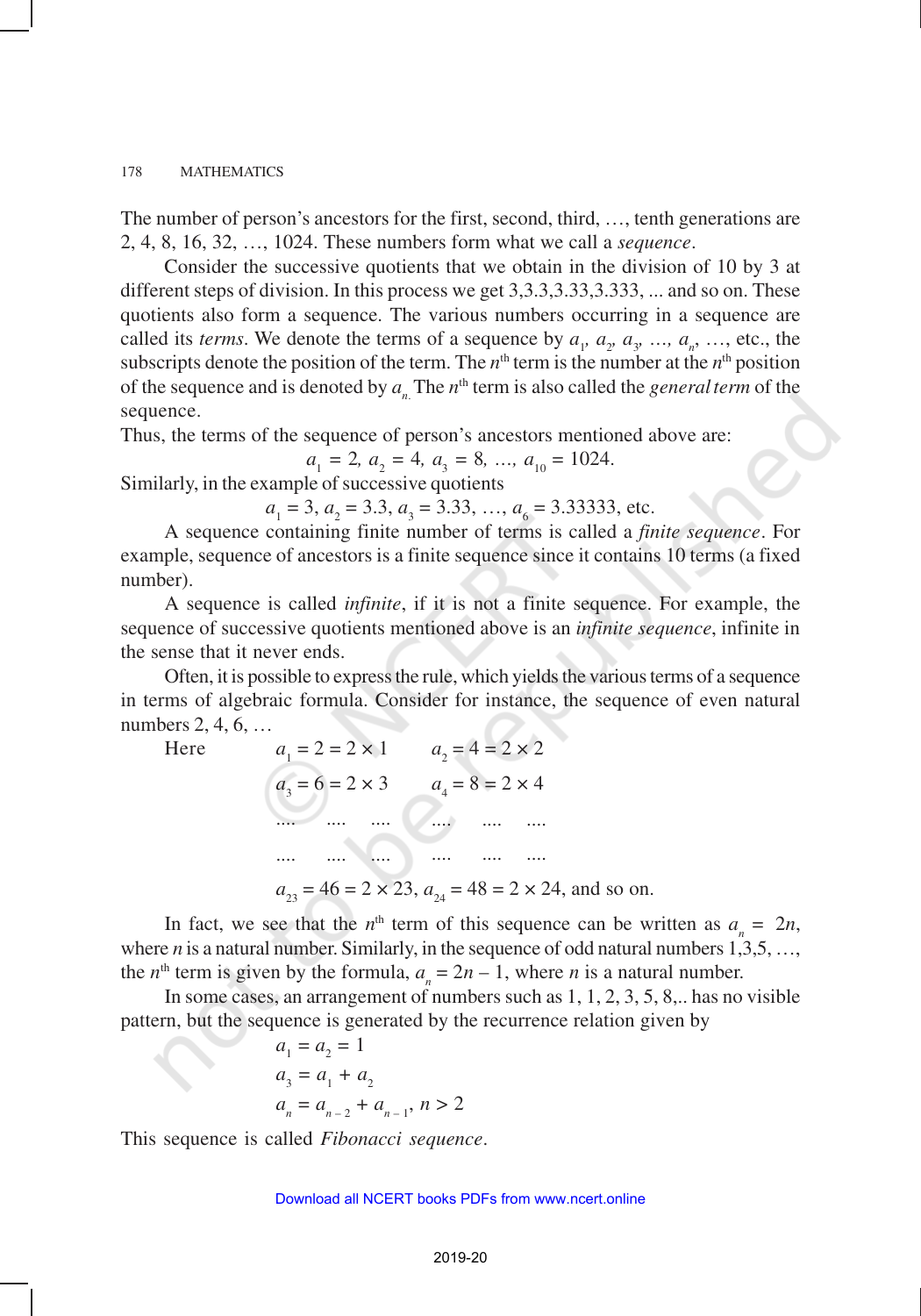In the sequence of primes  $2,3,5,7,...$ , we find that there is no formula for the  $n<sup>th</sup>$ prime. Such sequence can only be described by verbal description.

In every sequence, we should not expect that its terms will necessarily be given by a specific formula. However, we expect a theoretical scheme or a rule for generating the terms  $a_1, a_2, a_3, \ldots, a_n, \ldots$  in succession.

In view of the above, *a sequence can be regarded as a function whose domain is the set of natural numbers or some subset of it. Sometimes, we use the functional* notation a(n) for a<sub>n</sub>.

### **9.3 Series**

Let  $a_1, a_2, a_3, \ldots, a_n$ , be a given sequence. Then, the expression

 $a_1 + a_2 + a_3 + \ldots + a_n + \ldots$ 

is called the *series associated with the given sequence* .The series is finite or infinite according as the given sequence is finite or infinite. Series are often represented in

compact form, called *sigma notation*, using the Greek letter  $\sum$  (sigma) as means of indicating the summation involved. Thus, the series  $a_1 + a_2 + a_3 + ... + a_n$  is abbreviated

as 
$$
\sum_{k=1}^n a_k
$$
.

*Remark* When the series is used, it refers to the indicated sum not to the sum itself. For example,  $1 + 3 + 5 + 7$  is a finite series with four terms. When we use the phrase "*sum of a series*," we will mean the number that results from adding the terms, the sum of the series is 16.

We now consider some examples.

**Example 1** Write the first three terms in each of the following sequences defined by the following:

(i) 
$$
a_n = 2n + 5
$$
, (ii)  $a_n = \frac{n-3}{4}$ .

**Solution** (i) Here  $a_n = 2n + 5$ 

Substituting  $n = 1, 2, 3$ , we get

$$
a_1 = 2(1) + 5 = 7, a_2 = 9, a_3 = 11
$$

Therefore, the required terms are 7, 9 and 11.

(ii) Here 
$$
a_n = \frac{n-3}{4}
$$
. Thus,  $a_1 = \frac{1-3}{4} = -\frac{1}{2}$ ,  $a_2 = -\frac{1}{4}$ ,  $a_3 = 0$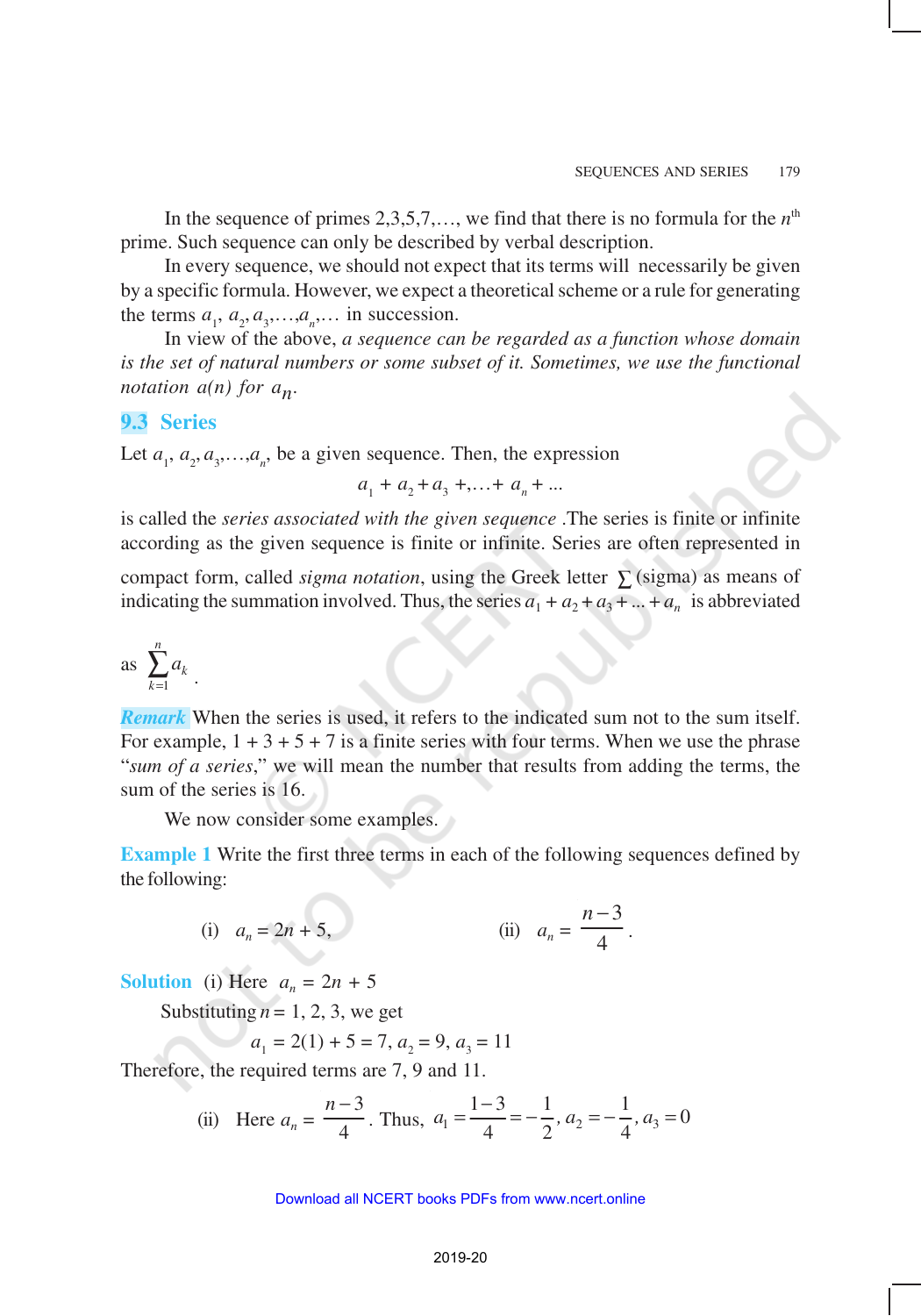Hence, the first three terms are  $\frac{1}{-}$   $\frac{1}{-}$  $2^{'}$  4  $-\frac{1}{2}$ ,  $-\frac{1}{4}$  and 0.

**Example 2** What is the  $20<sup>th</sup>$  term of the sequence defined by  $a_n = (n-1)(2-n)(3+n)$ ?

**Solution** Putting  $n = 20$ , we obtain

$$
a_{20} = (20 - 1) (2 - 20) (3 + 20)
$$
  
= 19 x (-18) x (23) = -7866.

**Example 3** Let the sequence  $a_n$  be defined as follows:

$$
a_1 = 1
$$
,  $a_n = a_{n-1} + 2$  for  $n \ge 2$ .

Find first five terms and write corresponding series.

**Solution** We have

$$
a_1 = 1, a_2 = a_1 + 2 = 1 + 2 = 3, a_3 = a_2 + 2 = 3 + 2 = 5,
$$

$$
a_4 = a_3 + 2 = 5 + 2 = 7, a_5 = a_4 + 2 = 7 + 2 = 9.
$$

Hence, the first five terms of the sequence are 1,3,5,7 and 9. The corresponding series is  $1 + 3 + 5 + 7 + 9 + \dots$ 

## **EXERCISE 9.1**

Write the first five terms of each of the sequences in Exercises 1 to 6 whose *n*th terms are:

1.  $a_n = n (n + 2)$  $= n (n + 2)$  **2.**  $a_n = \frac{n+1}{n+1}$ *n*  $\overline{n+1}$  3.  $a_n = 2^n$ 

4. 
$$
a_n = \frac{2n-3}{6}
$$
 5.  $a_n = (-1)^{n-1} 5^{n+1}$  6.  $a_n = n \frac{n^2+5}{4}$ .

Find the indicated terms in each of the sequences in Exercises 7 to 10 whose  $n<sup>th</sup>$ terms are:

7. 
$$
a_n = 4n - 3; a_{17}, a_{24}
$$
 8.  $a_n = \frac{n^2}{2^n}; a_7$   
9.  $a_n = (-1)^{n-1}n^3; a_9$  10.  $a_n = \frac{n(n-2)}{n+3}; a_{20}$ .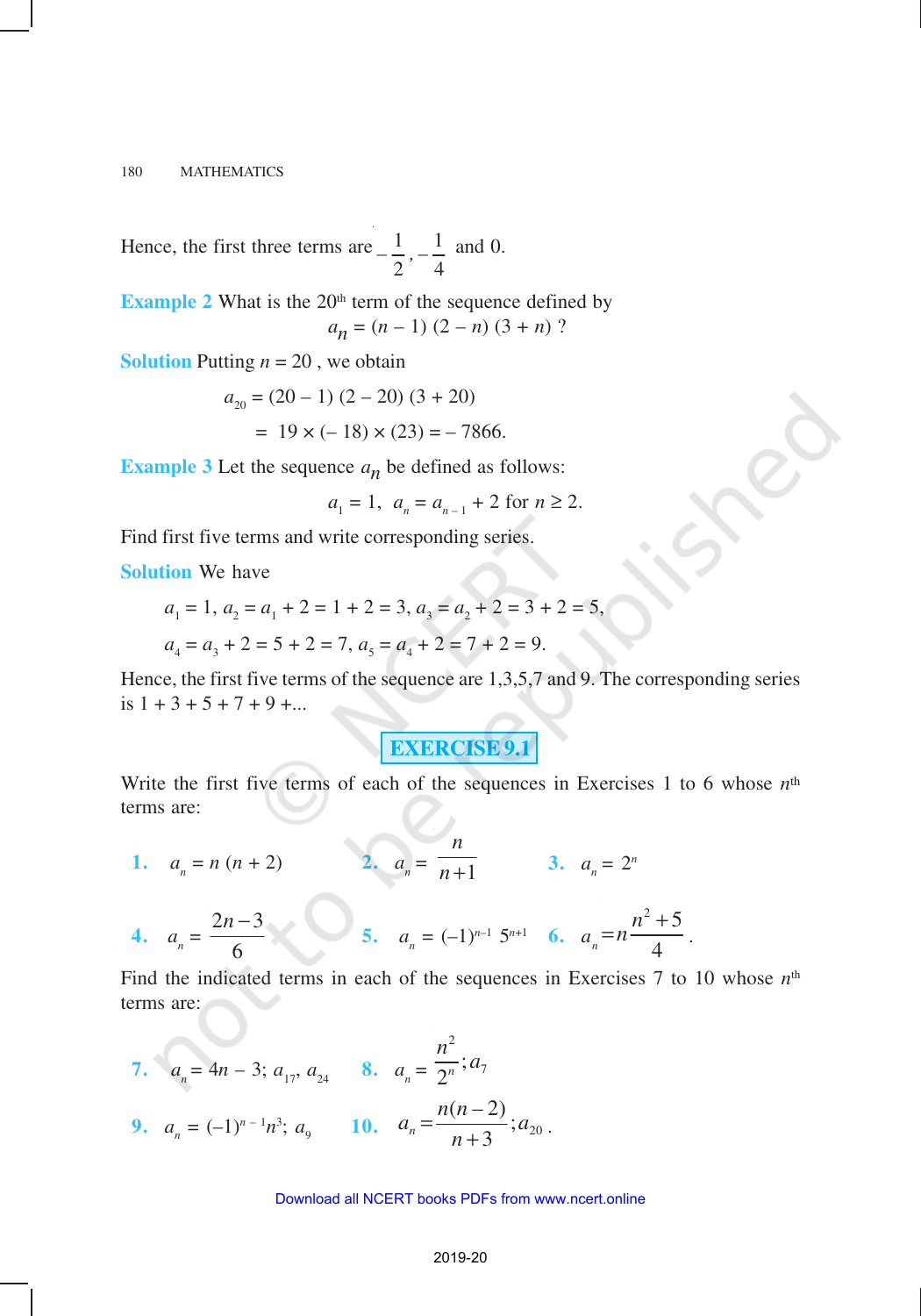Write the first five terms of each of the sequences in Exercises 11 to 13 and obtain the corresponding series:

**11.** 
$$
a_1 = 3
$$
,  $a_n = 3a_{n-1} + 2$  for all  $n > 1$    
**12.**  $a_1$ 

$$
a_1 = -1, a_n = \frac{a_{n-1}}{n}, n \ge 2
$$

**13.**  $a_1 = a_2 = 2, a_n = a_{n-1} - 1, n > 2$ 

**14.** The Fibonacci sequence is defined by

$$
1 = a_1 = a_2 \text{ and } a_n = a_{n-1} + a_{n-2}, n > 2.
$$
  
Find  $\frac{a_{n+1}}{a_n}$ , for  $n = 1, 2, 3, 4, 5$ 

## **9.4 Arithmetic Progression (A.P.)**

Let us recall some formulae and properties studied earlier.

A sequence  $a_1, a_2, a_3, \ldots, a_n, \ldots$  is called *arithmetic sequence or arithmetic progression* if  $a_{n+1} = a_n + d$ ,  $n \in \mathbb{N}$ , where  $a_1$  is called the *first term* and the constant term *d* is called the *common difference* of the A.P.

Let us consider an A.P. (in its standard form) with first term *a* and common difference *d*, i.e., *a*, *a* + *d*, *a* + 2*d*, ...

Then the *n*<sup>th</sup> term (*general term*) of the A.P. is  $a_n = a + (n - 1) d$ .

We can verify the following simple properties of an A.P. :

- (i) If a constant is added to each term of an A.P., the resulting sequence is also an A.P.
- (ii) If a constant is subtracted from each term of an A.P., the resulting sequence is also an A.P.
- (iii) If each term of an A.P. is multiplied by a constant, then the resulting sequence is also an A.P.
- (iv) If each term of an A.P. is divided by a non-zero constant then the resulting sequence is also an A.P.

Here, we shall use the following notations for an arithmetic progression:

 $a =$  the first term,  $l =$  the last term,  $d =$  common difference,

*n* = the number of terms.

 $S_n$  = the sum to *n* terms of A.P.

Let *a*,  $a + d$ ,  $a + 2d$ , ...,  $a + (n - 1) d$  be an A.P. Then

$$
l = a + (n - 1) d
$$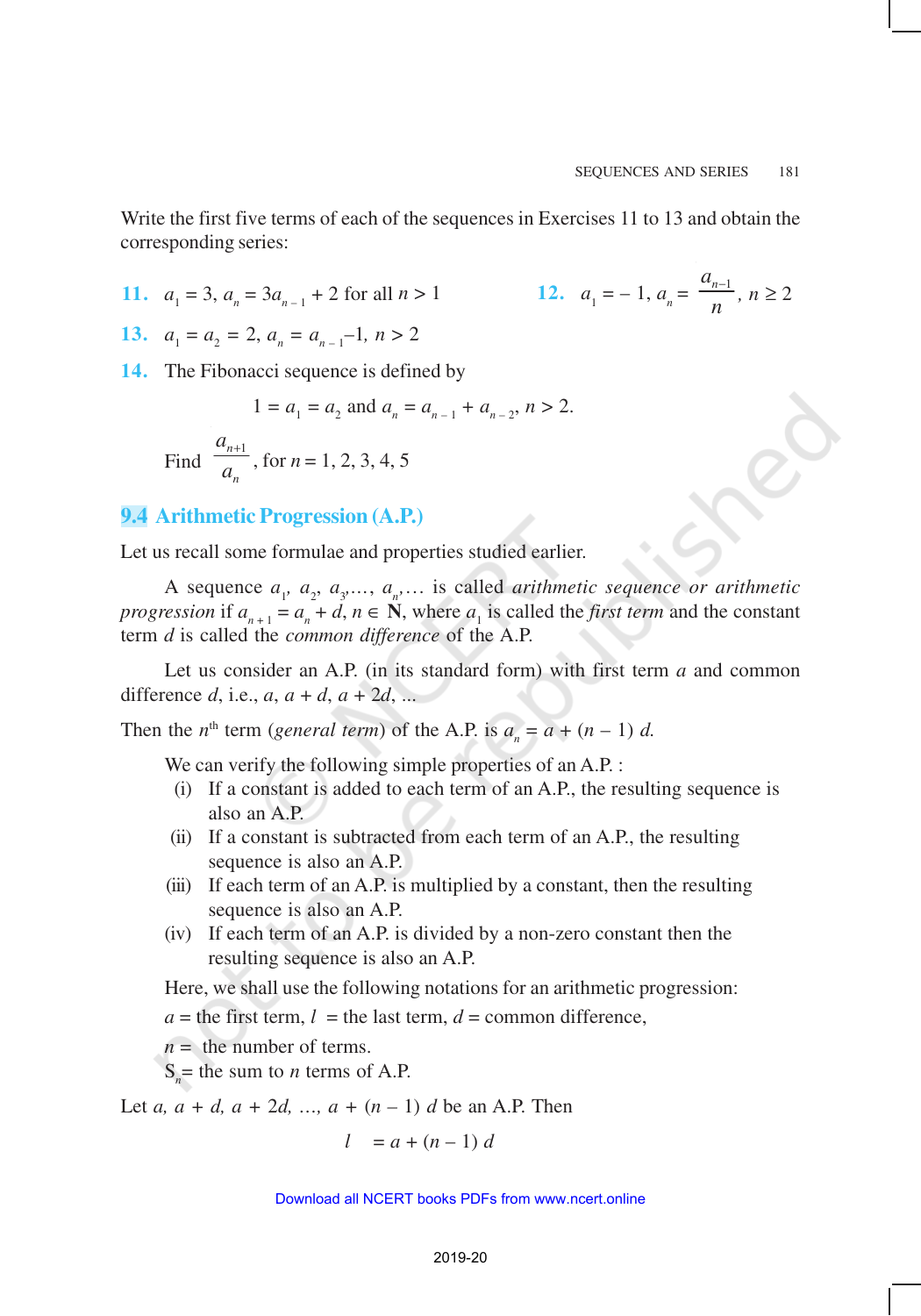$$
S_n = \frac{n}{2} \big[ 2a + (n-1)d \big]
$$

We can also write,  $S_n = \frac{n}{2} [a+l]$  $=\frac{n}{2}[a+l]$ 

Let us consider some examples.

**Example 4** In an A.P. if  $m^{\text{th}}$  term is *n* and the  $n^{\text{th}}$  term is *m*, where  $m \neq n$ , find the *p*th term.

| <b>Solution</b> We have $a_m = a + (m-1)d = n$ , | $\dots(1)$ |  |  |
|--------------------------------------------------|------------|--|--|
| $a_n = a + (n - 1) d = m$<br>and                 | $(2)$      |  |  |
| Solving $(1)$ and $(2)$ , we get                 |            |  |  |
| $(m - n) d = n - m$ , or $d = -1$ ,              | $(3)$      |  |  |
| and<br>$a = n + m - 1$                           | $(4)$      |  |  |
| Therefore<br>$a_p = a + (p - 1)d$                |            |  |  |
| $= n + m - 1 + (p - 1) (-1) = n + m - p$         |            |  |  |
| Hence, the $p^{\text{th}}$ term is $n + m - p$ . |            |  |  |

**Example 5** If the sum of *n* terms of an A.P. is  $nP + \frac{1}{2}n(n-1)Q$ 2  $nP + \frac{1}{2}n(n-1)Q$ , where P and Q

are constants, find the common difference.

**Solution** Let  $a_1$ ,  $a_2$ , ...  $a_n$  be the given A.P. Then

$$
S_n = a_1 + a_2 + a_3 + \dots + a_{n-1} + a_n = nP + \frac{1}{2}n (n-1) Q
$$

Therefore

 $= a_1 = P$ ,  $S_2 = a_1 + a_2 = 2P + Q$ So that  $a_2$  $= S_2 - S_1 = P + Q$ 

Hence, the common difference is given by  $d = a_2 - a_1 = (P + Q) - P = Q$ .

**Example 6** The sum of *n* terms of two arithmetic progressions are in the ratio  $(3n + 8)$ :  $(7n + 15)$ . Find the ratio of their 12<sup>th</sup> terms.

**Solution** Let  $a_1$ ,  $a_2$  and  $d_1$ ,  $d_2$  be the first terms and common difference of the first and second arithmetic progression, respectively. According to the given condition, we have

> Sum to *n* terms of first A.P.  $=$   $\frac{3n+8}{2}$ Sum to *n* terms of second A.P.  $7n+15$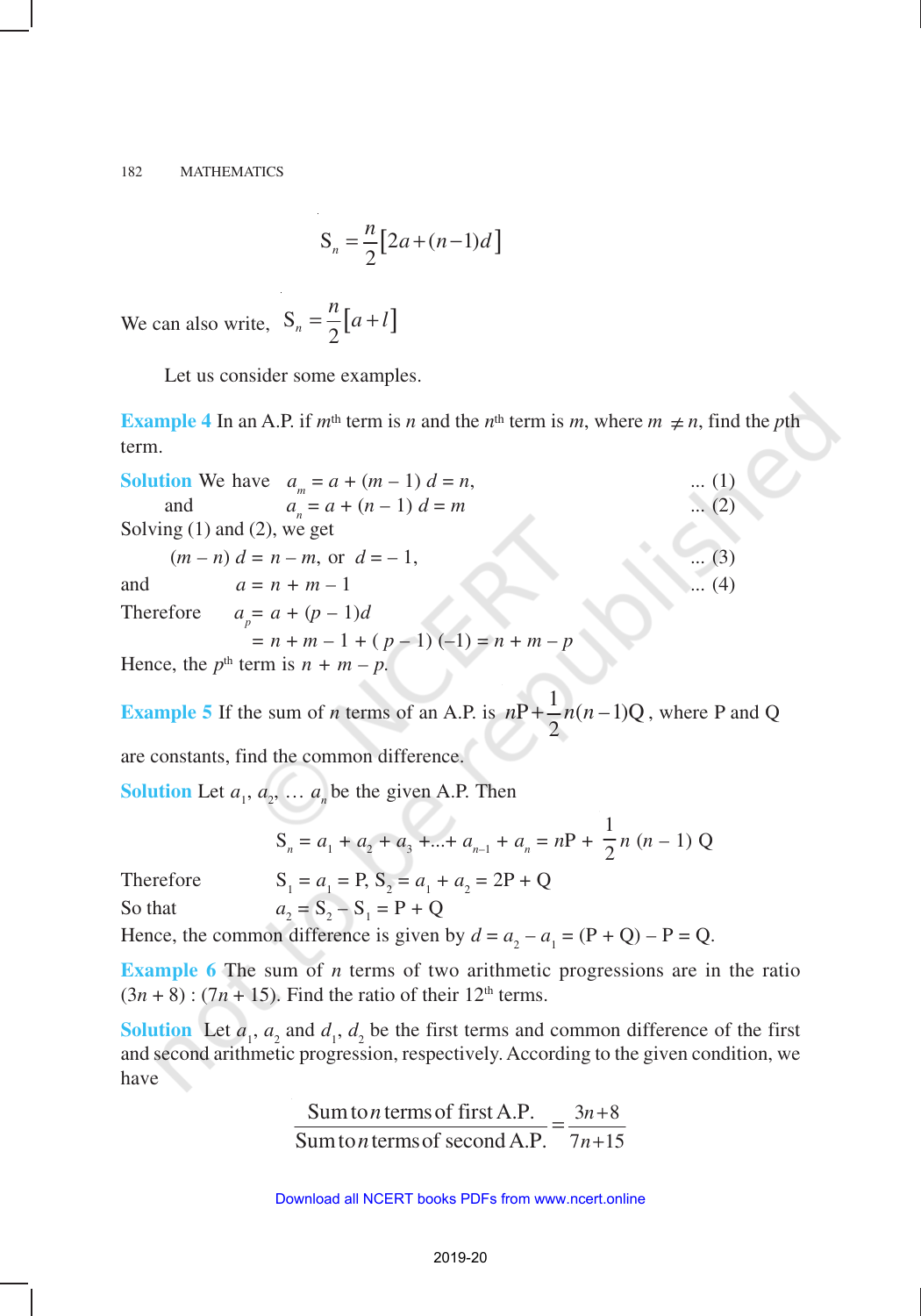or 
$$
\frac{\frac{n}{2}[2a_1 + (n-1)d_1]}{\frac{n}{2}[2a_2 + (n-1)d_2]} = \frac{3n+8}{7n+15}
$$
  
or 
$$
\frac{2a_1 + (n-1)d_1}{2a_2 + (n-1)d_2} = \frac{3n+8}{7n+15}
$$
 ... (1)  
Now 
$$
\frac{12^{\text{th}} \text{ term of first A.P.}}{12^{\text{th}} \text{ term of second A.P}} = \frac{a_1 + 11d_1}{a_2 + 11d_2}
$$

$$
\frac{2a_1 + 22d_1}{2a_2 + 22d_2} = \frac{3 \times 23 + 8}{7 \times 23 + 15}
$$
 [By putting  $n = 23$  in (1)]  
Therefore 
$$
\frac{a_1 + 11d_1}{a_2 + 11d_2} = \frac{12^{\text{th}} \text{ term of first A.P.}}{12^{\text{th}} \text{ term of second A.P.}} = \frac{7}{16}
$$

Hence, the required ratio is 7 : 16.

**Example** 7 The income of a person is Rs. 3,00,000, in the first year and he receives an increase of Rs.10,000 to his income per year for the next 19 years. Find the total amount, he received in 20 years.

**Solution** Here, we have an A.P. with  $a = 3,00,000$ ,  $d = 10,000$ , and  $n = 20$ . Using the sum formula, we get,

$$
S_{20} = \frac{20}{2} [600000 + 19 \times 10000] = 10 (790000) = 79,00,000.
$$

Hence, the person received Rs. 79,00,000 as the total amount at the end of 20 years.

**9.4.1** *Arithmetic mean* Given two numbers *a* and *b*. We can insert a number A between them so that *a*, A, *b* is an A.P. Such a number A is called the *arithmetic mean* (A.M.) of the numbers *a* and *b*. Note that, in this case, we have

$$
A - a = b - A
$$
, i.e.,  $A = \frac{a+b}{2}$ 

We may also interpret the A.M. between two numbers *a* and *b* as their average 2  $a + b$ . For example, the A.M. of two numbers 4 and 16 is 10. We have, thus constructed an A.P. 4, 10, 16 by inserting a number 10 between 4 and 16. The natural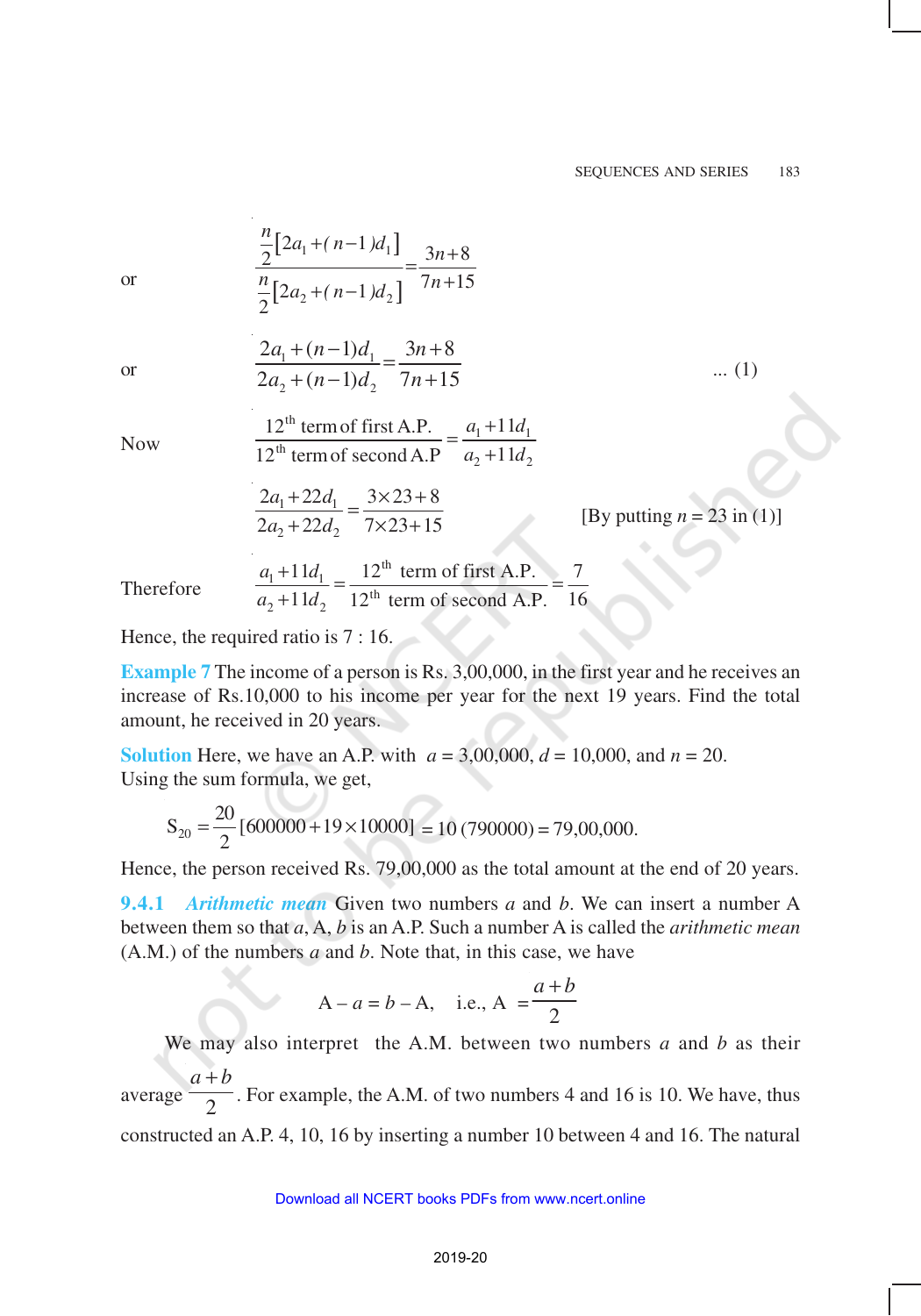question now arises : Can we insert two or more numbers between given two numbers so that the resulting sequence comes out to be an A.P. ? Observe that two numbers 8 and 12 can be inserted between 4 and 16 so that the resulting sequence 4, 8, 12, 16 becomes an A.P.

More generally, given any two numbers *a* and *b*, we can insert as many numbers as we like between them such that the resulting sequence is an A.P.

Let  $A_1$ ,  $A_2$ ,  $A_3$ , ...,  $A_n$  be *n* numbers between *a* and *b* such that  $a_1$ ,  $A_1$ ,  $A_2$ ,  $A_3$ , ...,  $A_n$ , *b* is an A.P.

Here, *b* is the  $(n + 2)$ <sup>th</sup> term, i.e.,  $b = a + [(n + 2) - 1]d = a + (n + 1) d$ .

This gives 1  $d = \frac{b-a}{a}$ *n*  $=$  $\frac{b-$ + .

Thus, *n* numbers between *a* and *b* are as follows:



**Example 8** Insert 6 numbers between 3 and 24 such that the resulting sequence is an A.P.

**Solution** Let  $A_1$ ,  $A_2$ ,  $A_3$ ,  $A_4$ ,  $A_5$  and  $A_6$  be six numbers between 3 and 24 such that 3,  $A_1$ ,  $A_2$ ,  $A_3$ ,  $A_4$ ,  $A_5$ ,  $A_6$ , 24 are in A.P. Here,  $a = 3$ ,  $b = 24$ ,  $n = 8$ .

Therefore,  $24 = 3 + (8 - 1) d$ , so that  $d = 3$ .

Thus

$$
A_1 = a + d = 3 + 3 = 6;
$$
  
\n
$$
A_2 = a + 2d = 3 + 2 \times 3 = 9;
$$
  
\n
$$
A_3 = a + 3d = 3 + 3 \times 3 = 12;
$$
  
\n
$$
A_4 = a + 4d = 3 + 4 \times 3 = 15;
$$
  
\n
$$
A_5 = a + 5d = 3 + 5 \times 3 = 18;
$$
  
\n
$$
A_6 = a + 6d = 3 + 6 \times 3 = 21.
$$

Hence, six numbers between 3 and 24 are 6, 9, 12, 15, 18 and 21.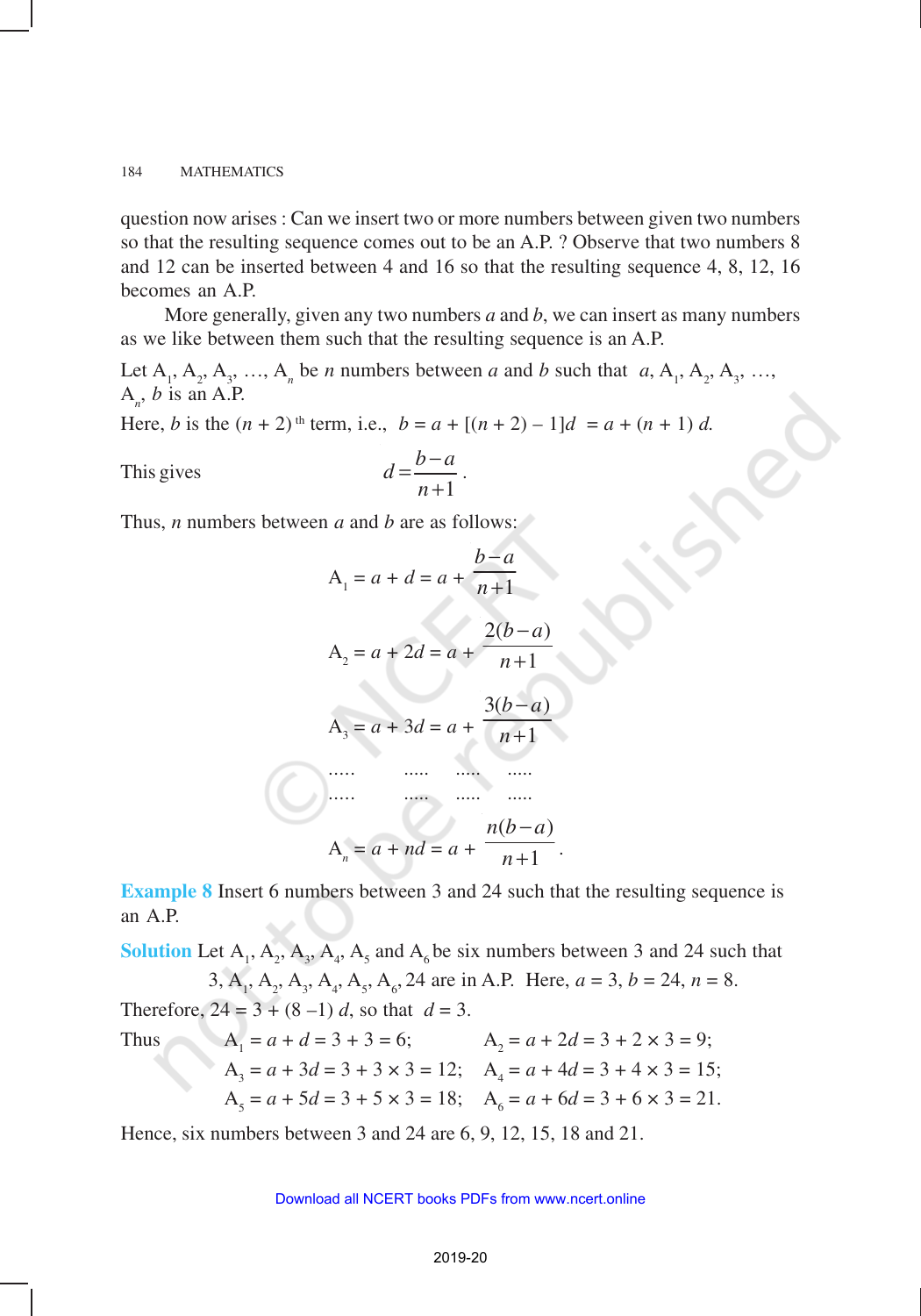# **EXERCISE 9.2**

- **1.** Find the sum of odd integers from 1 to 2001.
- **2.** Find the sum of all natural numbers lying between 100 and 1000, which are multiples of 5.
- **3.** In an A.P., the first term is 2 and the sum of the first five terms is one-fourth of the next five terms. Show that  $20<sup>th</sup>$  term is  $-112$ .
- **4.** How many terms of the A.P. 6,  $-\frac{11}{1}$ 2  $-\frac{11}{2}$ , – 5, ... are needed to give the sum –25?
- **5.** In an A.P., if  $p^{\text{th}}$  term is  $\frac{1}{n}$ *q* and  $q^{\text{th}}$  term is  $\frac{1}{1}$ *p* , prove that the sum of first *pq*

terms is  $\frac{1}{2}(pq+1)$ , where  $p \neq q$ .

- 6. If the sum of a certain number of terms of the A.P. 25, 22, 19, ... is 116. Find the last term.
- **7.** Find the sum to *n* terms of the A.P., whose  $k^{\text{th}}$  term is  $5k + 1$ .
- **8.** If the sum of *n* terms of an A.P. is  $(pn + qn^2)$ , where *p* and *q* are constants, find the common difference.
- **9.** The sums of *n* terms of two arithmetic progressions are in the ratio  $5n + 4$ :  $9n + 6$ . Find the ratio of their 18<sup>th</sup> terms.
- **10**. If the sum of first *p* terms of an A.P. is equal to the sum of the first *q* terms, then find the sum of the first  $(p + q)$  terms.
- **11**. Sum of the first *p*, *q* and *r* terms of an A.P. are *a*, *b* and *c*, respectively.

Prove that 
$$
\frac{a}{p}(q-r)+\frac{b}{q}(r-p)+\frac{c}{r}(p-q)=0
$$

- **12.** The ratio of the sums of *m* and *n* terms of an A.P. is  $m^2$ :  $n^2$ . Show that the ratio of *m*<sup>th</sup> and *n*<sup>th</sup> term is  $(2m - 1)$ :  $(2n - 1)$ .
- **13.** If the sum of *n* terms of an A.P. is  $3n^2 + 5n$  and its  $m^{\text{th}}$  term is 164, find the value of *m*.
- **14.** Insert five numbers between 8 and 26 such that the resulting sequence is an A.P.
- **15.** If  $\frac{u}{a^{n-1} + b^{n-1}}$  $n + \mathbf{h}^n$  $n-1$   $\mu$ <sup>n</sup>  $a^n + b$  $a^{n-1} + b^{n-1}$ + + is the A.M. between *a* and *b*, then find the value of *n*.
- **16.** Between 1 and 31, *m* numbers have been inserted in such a way that the resulting sequence is an A. P. and the ratio of  $7<sup>th</sup>$  and  $(m - 1)<sup>th</sup>$  numbers is 5 : 9. Find the value of *m*.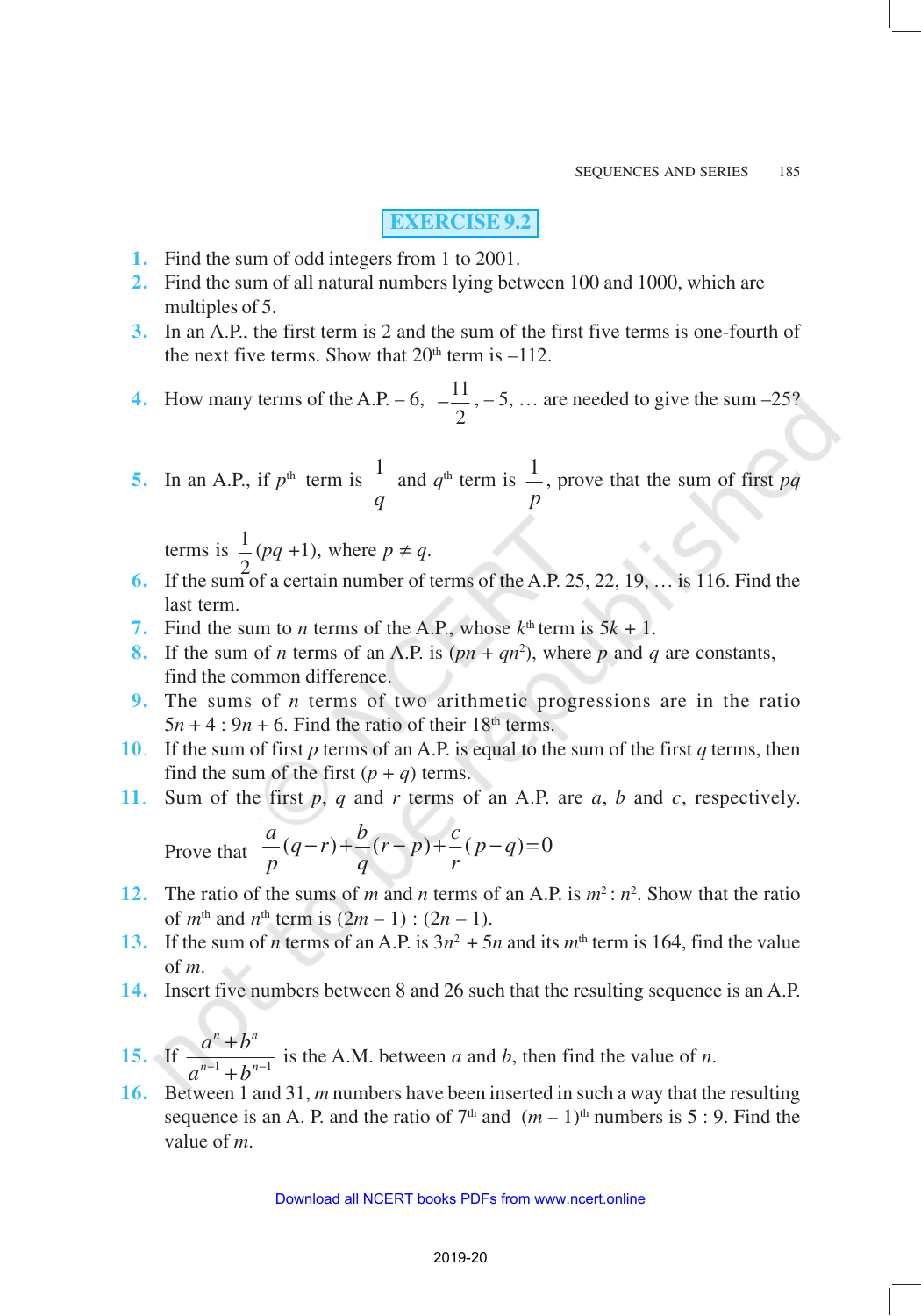- **17.** A man starts repaying a loan as first instalment of Rs. 100. If he increases the instalment by Rs 5 every month, what amount he will pay in the  $30<sup>th</sup>$  instalment?
- **18**. The difference between any two consecutive interior angles of a polygon is 5°. If the smallest angle is 120° , find the number of the sides of the polygon.

# **9.5 Geometric Progression (G. P.)**

Let us consider the following sequences:

(i) 2,4,8,16,..., (ii) 
$$
\frac{1}{9}
$$
,  $\frac{-1}{27}$ ,  $\frac{1}{81}$ ,  $\frac{-1}{243}$ ... (iii) .01, .0001, .000001,...

In each of these sequences, how their terms progress? We note that each term, except the first progresses in a definite order.

In (i), we have 
$$
a_1 = 2
$$
,  $\frac{a_2}{a_1} = 2$ ,  $\frac{a_3}{a_2} = 2$ ,  $\frac{a_4}{a_3} = 2$  and so on.

In (ii), we observe, 
$$
a_1 = \frac{1}{9}
$$
,  $\frac{a_2}{a_1} = \frac{1}{3}$ ,  $\frac{a_3}{a_2} = \frac{1}{3}$ ,  $\frac{a_4}{a_3} = \frac{1}{3}$  and so on.

Similarly, state how do the terms in (iii) progress? It is observed that in each case, every term except the first term bears a constant ratio to the term immediately preceding 1

it. In (i), this constant ratio is 2; in (ii), it is  $-\frac{1}{3}$  and in (iii), the constant ratio is 0.01. Such sequences are called *geometric sequence* or *geometric progression* abbreviated as GP.

A sequence  $a_1, a_2, a_3, \ldots, a_n, \ldots$  is called *geometric progression*, if each term is non-zero and *a a k*  $\frac{+1}{-}$  = *r* (constant), for  $k \ge 1$ .

*k* By letting  $a_1 = a$ , we obtain a geometric progression, *a*, *ar*,  $ar^2$ ,  $ar^3$ ,...., where *a* is called the *first term* and *r* is called the *common ratio* of the G.P. Common ratio in geometric progression (i), (ii) and (iii) above are 2,  $-\frac{1}{3}$  $\frac{1}{3}$  and 0.01, respectively. As in case of arithmetic progression, the problem of finding the  $n<sup>th</sup>$  term or sum of  $n$ terms of a geometric progression containing a large number of terms would be difficult without the use of the formulae which we shall develop in the next Section. We shall use the following notations with these formulae:

 $a =$  the first term,  $r =$  the common ratio,  $l =$  the last term,

 $n =$  the numbers of terms.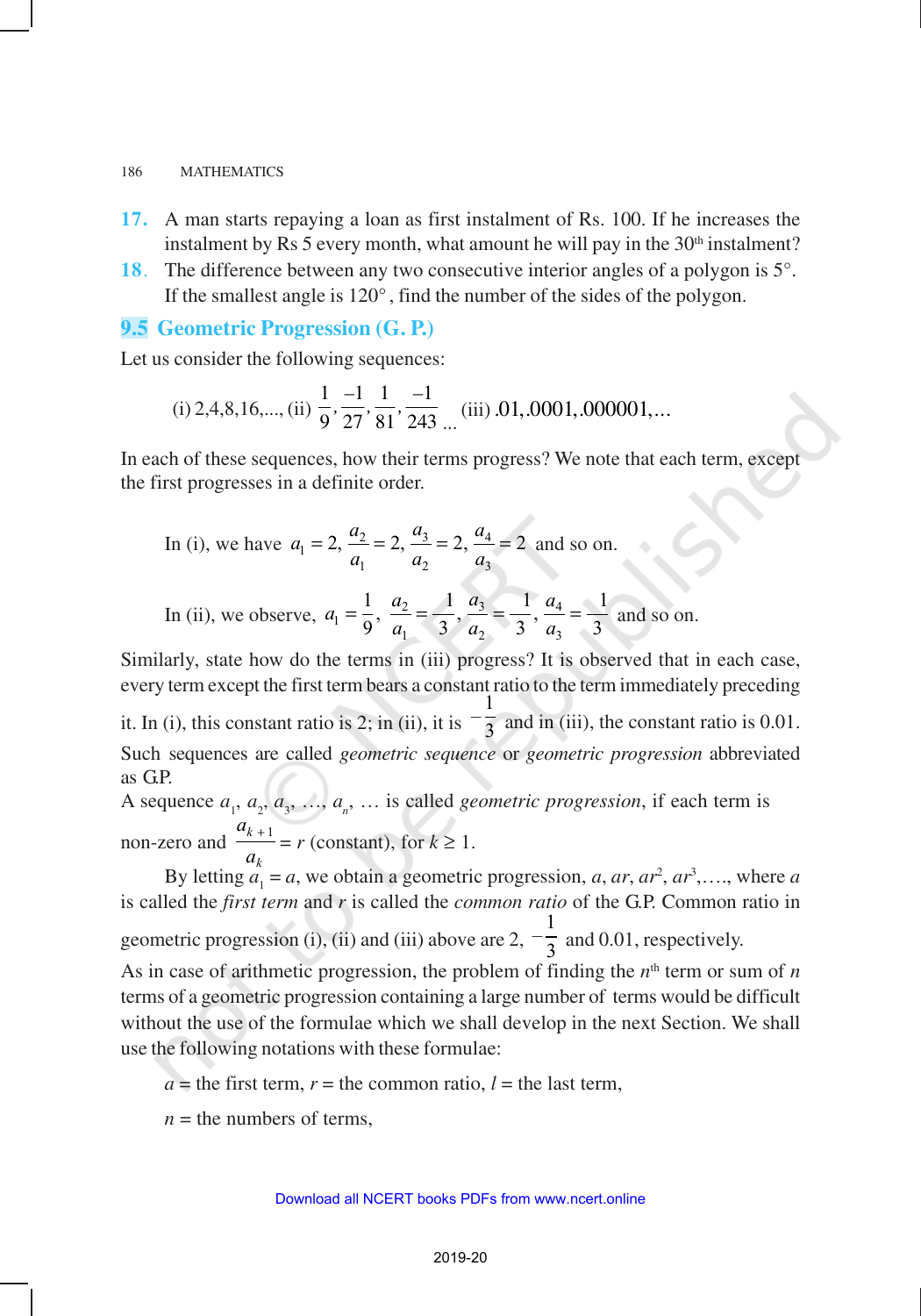$n =$  the numbers of terms,

 $S_n$  = the sum of first *n* terms.

*9.5.1 General term of a G.P.* Let us consider a G.P. with first non-zero term '*a*' and common ratio '*r*'. Write a few terms of it. The second term is obtained by multiplying *a* by *r*, thus  $a_2 = ar$ . Similarly, third term is obtained by multiplying  $a_2$  by *r*. Thus,  $a_3 = a_2 r = ar^2$ , and so on.

We write below these and few more terms.

1<sup>st</sup> term =  $a_1 = a = ar^{1-1}$ ,  $2^{nd}$  term =  $a_2 = ar = ar^{2-1}$ ,  $3^{rd}$  term =  $a_3 = ar^2 = ar^{3-1}$  $4^{\text{th}}$  term =  $a_4 = ar^3 = ar^{4-1}$ ,  $5^{\text{th}}$  term =  $a_5 = ar^4 = ar^{5-1}$ Do you see a pattern? What will be 16<sup>th</sup> term?

$$
a_{16} = ar^{16-1} = ar^{15}
$$

Therefore, the pattern suggests that the  $n<sup>th</sup>$  term of a G.P. is given by

 $a_n = ar^{n-1}$ .

Thus, *a*, G.P. can be written as *a*, *ar*, *ar*<sup>2</sup>, *ar*<sup>3</sup>, ... *ar*<sup>*n*-1</sup>; *a*, *ar*, *ar*<sup>2</sup>,...,*ar*<sup>*n*-1</sup>...;according as G.P. is *finite* or *infinite*, respectively.

The series  $a + ar + ar^2 + ... + ar^{n-1}$  or  $a + ar + ar^2 + ... + ar^{n-1} + ...$  are called *finite* or *infinite geometric series*, respectively.

*9.5.2. Sum to n terms of a G.P.* Let the first term of a G.P. be *a* and the common ratio be *r*. Let us denote by  $S<sub>n</sub>$  the sum to first *n* terms of G.P. Then

$$
S_n = a + ar + ar^2 + \dots + ar^{n-1} \tag{1}
$$

**Case 1** If  $r = 1$ , we have  $S_n = a + a + a + ... + a$  (*n* terms) = *na* 

**Case 2** If  $r \neq 1$ , multiplying (1) by *r*, we have  $rS_n = ar + ar^2 + ar^3 + ... + ar^n$ ... (2)

Subtracting (2) from (1), we get  $(1 - r) S_n = a - ar^n = a(1 - r^n)$ 

This gives 
$$
S_n = \frac{a(1 - r^n)}{1 - r}
$$
 or  $S_n = \frac{a(r^n - 1)}{r - 1}$ 

**Example 9** Find the  $10<sup>th</sup>$  and  $n<sup>th</sup>$  terms of the G.P. 5, 25,125,... **Solution** Here  $a = 5$  and  $r = 5$ . Thus,  $a_{10} = 5(5)^{10-1} = 5(5)^9 = 5^{10}$ and  $a_n = ar^{n-1} = 5(5)^{n-1} = 5^n$ .

**Example10** Which term of the G.P., 2,8,32, ... up to *n* terms is 131072?

**Solution** Let 131072 be the  $n^{\text{th}}$  term of the given G.P. Here  $a = 2$  and  $r = 4$ . Therefore  $131072 = a_n = 2(4)^{n-1}$  or  $65536 = 4^{n-1}$ This gives 4  $8^{8} = 4^{n-1}$ So that  $n - 1 = 8$ , i.e.,  $n = 9$ . Hence, 131072 is the 9<sup>th</sup> term of the G.P.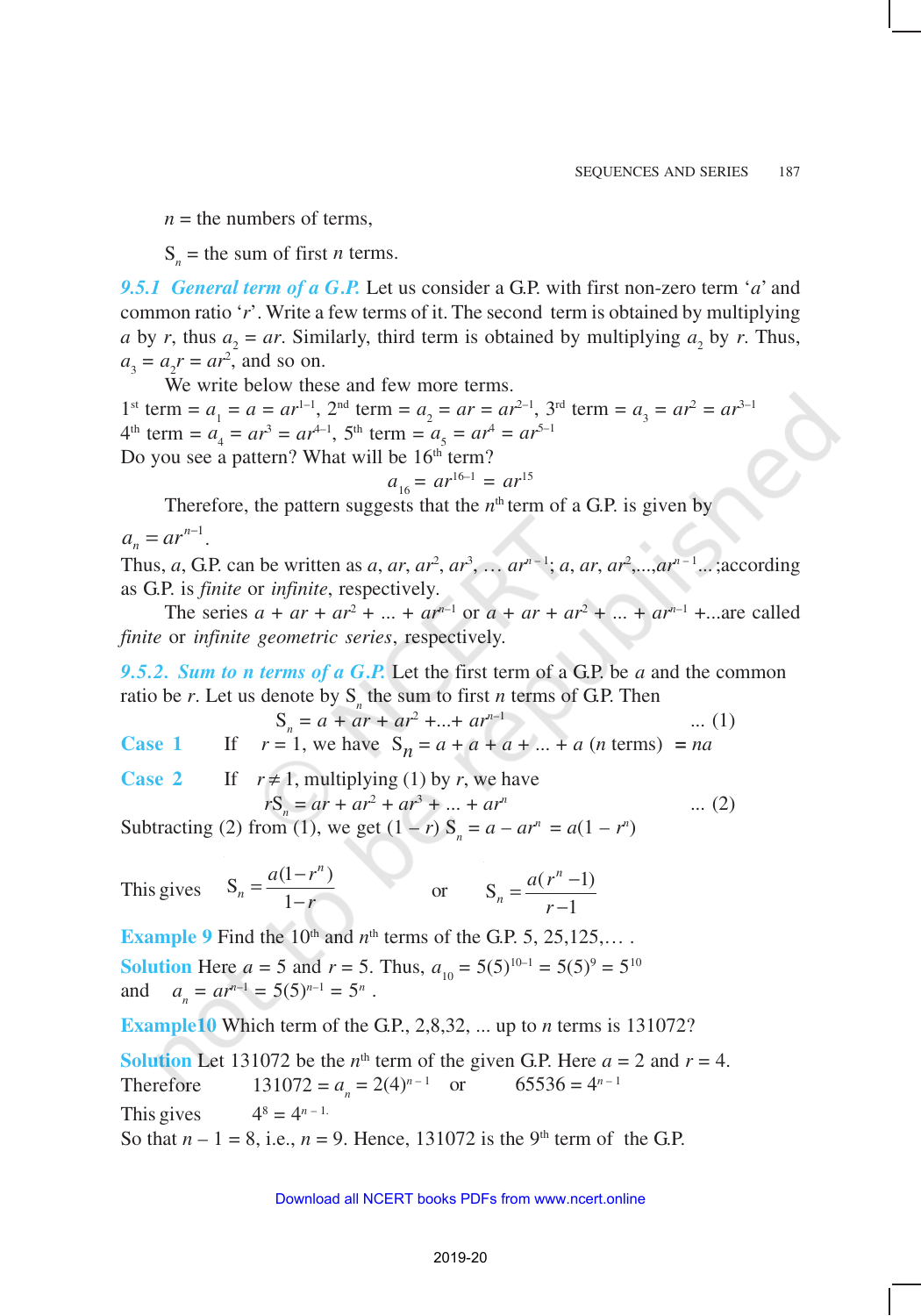**Example11** In a G.P., the  $3<sup>rd</sup>$  term is 24 and the  $6<sup>th</sup>$  term is 192. Find the  $10<sup>th</sup>$  term. **Solution** Here,  $a_3 = ar^2 = 24$  ... (1) and  $a_6 = ar^5 = 192$  ... (2) Dividing (2) by (1), we get  $r = 2$ . Substituting  $r = 2$  in (1), we get  $a = 6$ . Hence  $a_{10} = 6 (2)^9 = 3072.$ 

**Example12** Find the sum of first *n* terms and the sum of first 5 terms of the geometric

series 
$$
1 + \frac{2}{3} + \frac{4}{9} + \dots
$$

**Solution** Here  $a = 1$  and  $r =$ 2  $\frac{1}{3}$ . Therefore

$$
S_n = \frac{a(1 - r^n)}{1 - r} = \frac{\left[1 - \left(\frac{2}{3}\right)^n\right]}{1 - \frac{2}{3}} = 3\left[1 - \left(\frac{2}{3}\right)^n\right]
$$

In particular, 
$$
S_5 = 3 \left[ 1 - \left( \frac{2}{3} \right)^5 \right] = 3 \times \frac{211}{243} = \frac{211}{81}
$$
.

**Example 13** How many terms of the G.P.  $3\frac{3}{2}$ ,  $\frac{3}{4}$  $\frac{5}{2}, \frac{5}{4}, \dots$  are needed to give the sum 3069  $\frac{1}{512}$ ?

**Solution** Let *n* be the number of terms needed. Given that  $a = 3$ ,  $r =$ 1  $\frac{1}{2}$  and  $S_n = \frac{3069}{512}$ 

Therefore

Since 
$$
S_n = \frac{a(1 - r^n)}{1 - r}
$$

$$
\frac{3069}{512} = \frac{3(1 - \frac{1}{2^n})}{1 - \frac{1}{2}} = 6\left(1 - \frac{1}{2^n}\right)
$$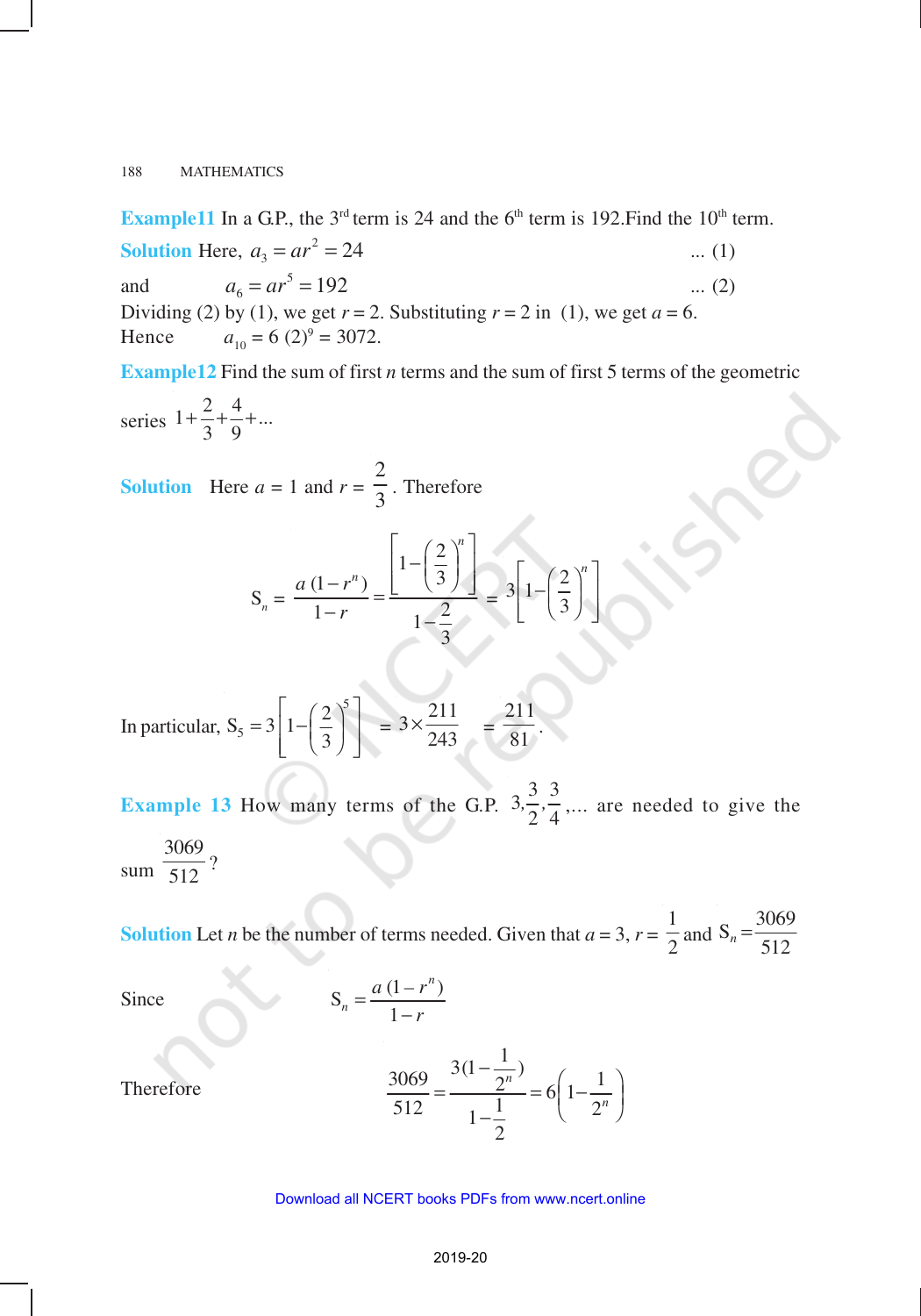or

$$
\frac{3069}{3072} = 1 - \frac{1}{2^n}
$$

or

or 
$$
\frac{1}{2^n} = 1 - \frac{3069}{3072} = \frac{3}{3072} = \frac{1}{1024}
$$
  
or 
$$
2^n = 1024 = 2^{10}, \text{ which gives } n = 10.
$$

3069

**Example 14** The sum of first three terms of a G.P. is 13  $\frac{1}{12}$  and their product is  $-1$ . Find the common ratio and the terms.

**Solution** Let *a*  $\frac{1}{r}$ , *a*, *ar* be the first three terms of the G.P. Then

$$
\frac{a}{r} + ar + a = \frac{13}{12}
$$
 ... (1)

and

$$
\left(\frac{a}{r}\right)(a)(ar) = -1 \qquad (2)
$$

From (2), we get  $a^3 = -1$ , i.e.,  $a = -1$  (considering only real roots)

Substituting  $a = -1$  in (1), we have

$$
-\frac{1}{r} - 1 - r = \frac{13}{12} \text{ or } 12r^2 + 25r + 12 = 0.
$$

This is a quadratic in *r*, solving, we get  $r = -\frac{3}{2}$  or  $-\frac{4}{3}$ 4 3  $r = -\frac{3}{4}$  or  $-\frac{7}{3}$ .

Thus, the three terms of G.P. are  $\frac{4}{2}$ ,  $-1$ ,  $\frac{3}{4}$  for  $r = \frac{-3}{4}$  and  $\frac{3}{4}$ ,  $-1$ ,  $\frac{4}{2}$  for  $r = \frac{-4}{3}$  $\frac{1}{3}$ , -1,  $\frac{5}{4}$  for  $r = \frac{3}{4}$  and  $\frac{5}{4}$ , -1,  $\frac{1}{3}$  for  $r = \frac{1}{3}$ , **Example15** Find the sum of the sequence 7, 77, 777, 7777, ... to *n* terms.

**Solution** This is not a G.P., however, we can relate it to a G.P. by writing the terms as

$$
S_n = 7 + 77 + 777 + 7777 + \dots \text{ to } n \text{ terms}
$$
  
=  $\frac{7}{9} [9 + 99 + 999 + 9999 + \dots \text{ to } n \text{ term}]$   
=  $\frac{7}{9} [(10 - 1) + (10^2 - 1) + (10^3 - 1) + (10^4 - 1) + \dots n \text{ terms}]$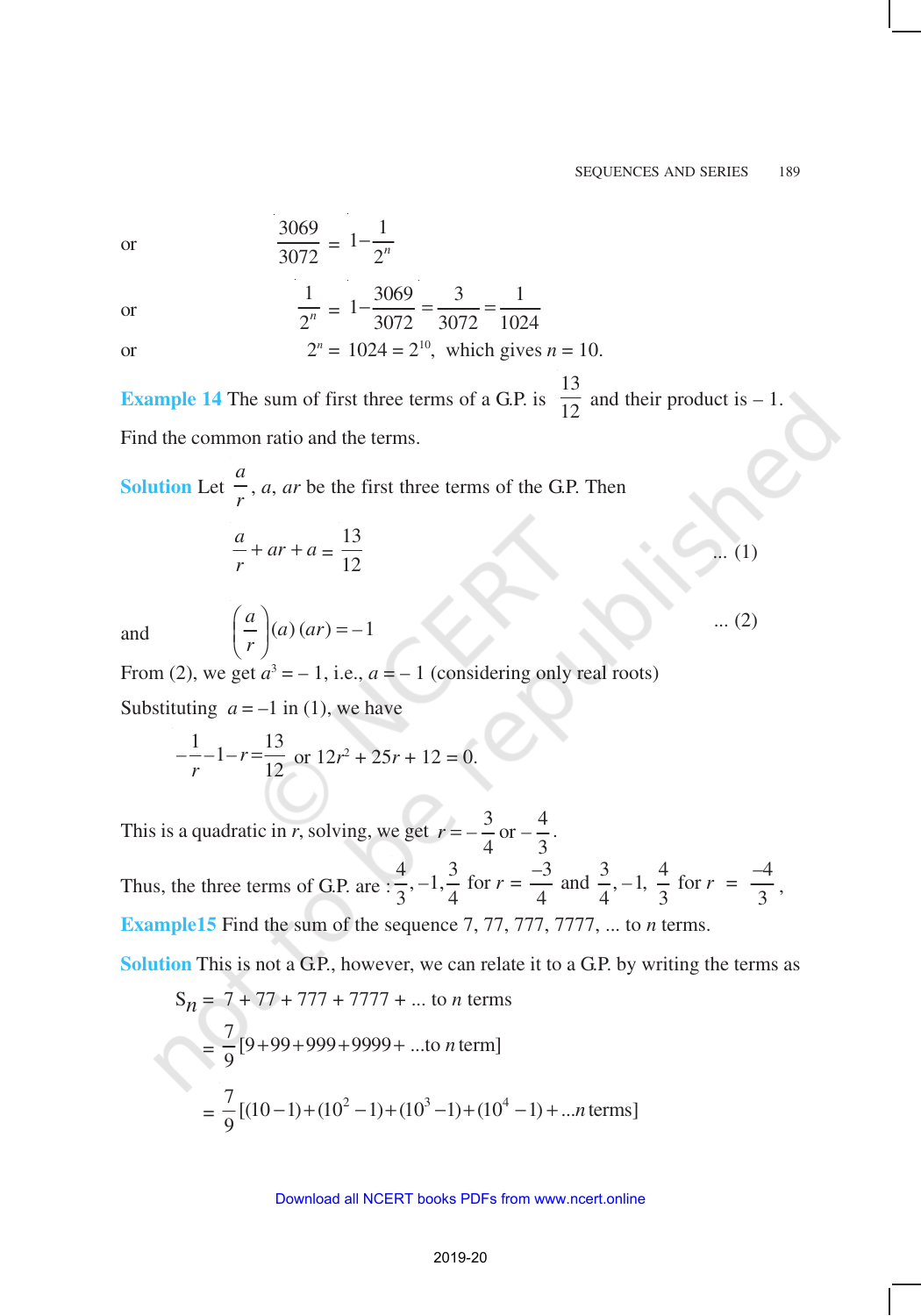$$
= \frac{7}{9} [(10+10^2+10^3+...n \text{ terms})-(1+1+1+...n \text{ terms})]
$$

$$
= \frac{7}{9} \left[ \frac{10(10^n-1)}{10-1} - n \right] = \frac{7}{9} \left[ \frac{10(10^n-1)}{9} - n \right].
$$

**Example 16** A person has 2 parents, 4 grandparents, 8 great grandparents, and so on. Find the number of his ancestors during the ten generations preceding his own.

**Solution** Here  $a = 2$ ,  $r = 2$  and  $n = 10$ 

Using the sum formula  $S_n = \frac{a(r^n - 1)}{r-1}$ 1  $a(r^n)$ *r* − −

 $b = ar^{n+1}$ , or

We have  $S_{10} = 2(2^{10} - 1) = 2046$ 

Hence, the number of ancestors preceding the person is 2046.

**9.5.3** *Geometric Mean (G.M.)* The geometric mean of two positive numbers *a*

and *b* is the number  $\sqrt{ab}$ . Therefore, the geometric mean of 2 and 8 is 4. We observe that the three numbers 2,4,8 are consecutive terms of a G.P. This leads to a generalisation of the concept of geometric means of two numbers.

Given any two positive numbers *a* and *b*, we can insert as many numbers as we like between them to make the resulting sequence in a G.P.

Let  $G_1, G_2, \ldots, G_n$  be *n* numbers between positive numbers *a* and *b* such that  $a, G_1, G_2, G_3, \ldots, G_n, b$  is a G.P. Thus, *b* being the  $(n + 2)$ <sup>th</sup> term, we have

 $r = \left(\frac{b}{n+1}\right)^{\frac{1}{n+1}}$ 

Hence

$$
b = ar^{n+1}, \text{ or } r = \left(\frac{b}{a}\right)^{n+1}.
$$
  
\n
$$
G_1 = ar = a \left(\frac{b}{a}\right)^{\frac{1}{n+1}}, \quad G_2 = ar^2 = a \left(\frac{b}{a}\right)^{\frac{2}{n+1}}, \quad G_3 = ar^3 = a \left(\frac{b}{a}\right)^{\frac{3}{n+1}},
$$
  
\n
$$
G_n = ar^n = a \left(\frac{b}{a}\right)^{\frac{n}{n+1}}
$$

**Example17** Insert three numbers between 1 and 256 so that the resulting sequence is a G.P.

**Solution** Let  $G_1$ ,  $G_2$ ,  $G_3$  be three numbers between 1 and 256 such that 1,  $G_1$ ,  $G_2$ ,  $G_3$ , 256 is a G.P.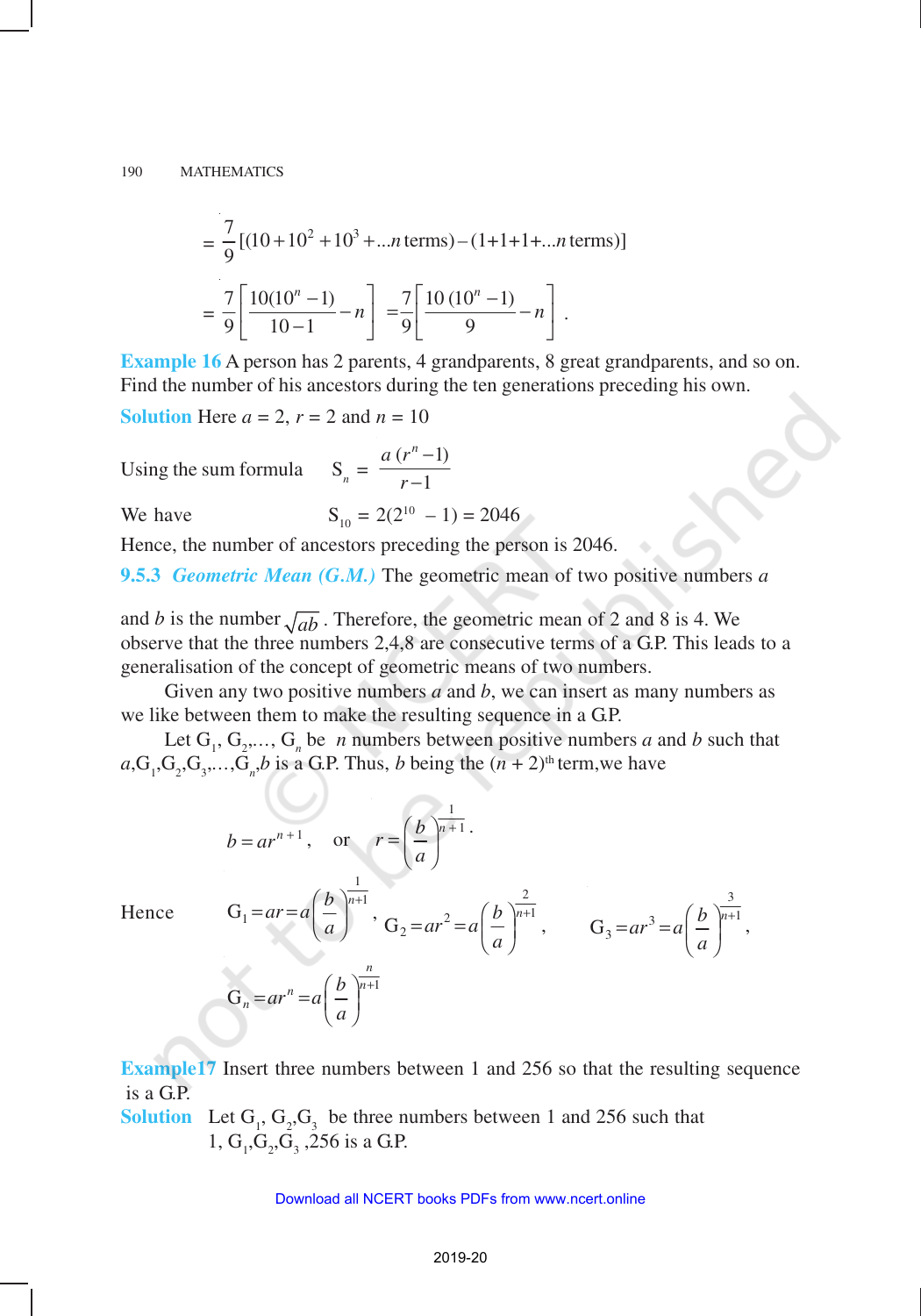Therefore <sup>4</sup> giving  $r = \pm 4$  (Taking real roots only)

For  $r = 4$ , we have  $G_1 = ar = 4$ ,  $G_2 = ar^2 = 16$ ,  $G_3 = ar^3 = 64$ 

Similarly, for  $r = -4$ , numbers are  $-4,16$  and  $-64$ .

Hence, we can insert 4, 16, 64 between 1 and 256 so that the resulting sequences are in G.P.

### **9.6 Relationship Between A.M. and G.M.**

Let A and G be A.M. and G.M. of two given positive real numbers *a* and *b*, respectively. Then

$$
A = \frac{a+b}{2} \text{ and } G = \sqrt{ab}
$$

Thus, we have

$$
A - G = \frac{a+b}{2} - \sqrt{ab} = \frac{a+b-2\sqrt{ab}}{2}
$$

$$
= \frac{(\sqrt{a} - \sqrt{b})^2}{2} \ge 0 \qquad \qquad \dots (1)
$$

From (1), we obtain the relationship  $A \ge G$ .

**Example 18** If A.M. and G.M. of two positive numbers *a* and *b* are 10 and 8, respectively, find the numbers.

**Solution** Given that 
$$
A.M. = \frac{a+b}{2} = 10
$$
 ... (1)

and G.M. =  $\sqrt{ab}$  = 8 ... (2)

From  $(1)$  and  $(2)$ , we get

$$
a + b = 20 \qquad \qquad \dots (3)
$$

$$
ab = 64 \qquad \qquad \dots (4)
$$

Putting the value of *a* and *b* from (3), (4) in the identity  $(a - b)^2 = (a + b)^2 - 4ab$ , we get

 $(a - b)^2 = 400 - 256 = 144$ or  $a - b = \pm 12$ 

... (5)

Solving (3) and (5), we obtain

$$
a = 4, b = 16
$$
 or  $a = 16, b = 4$ 

Thus, the numbers *a* and *b* are 4, 16 or 16, 4 respectively.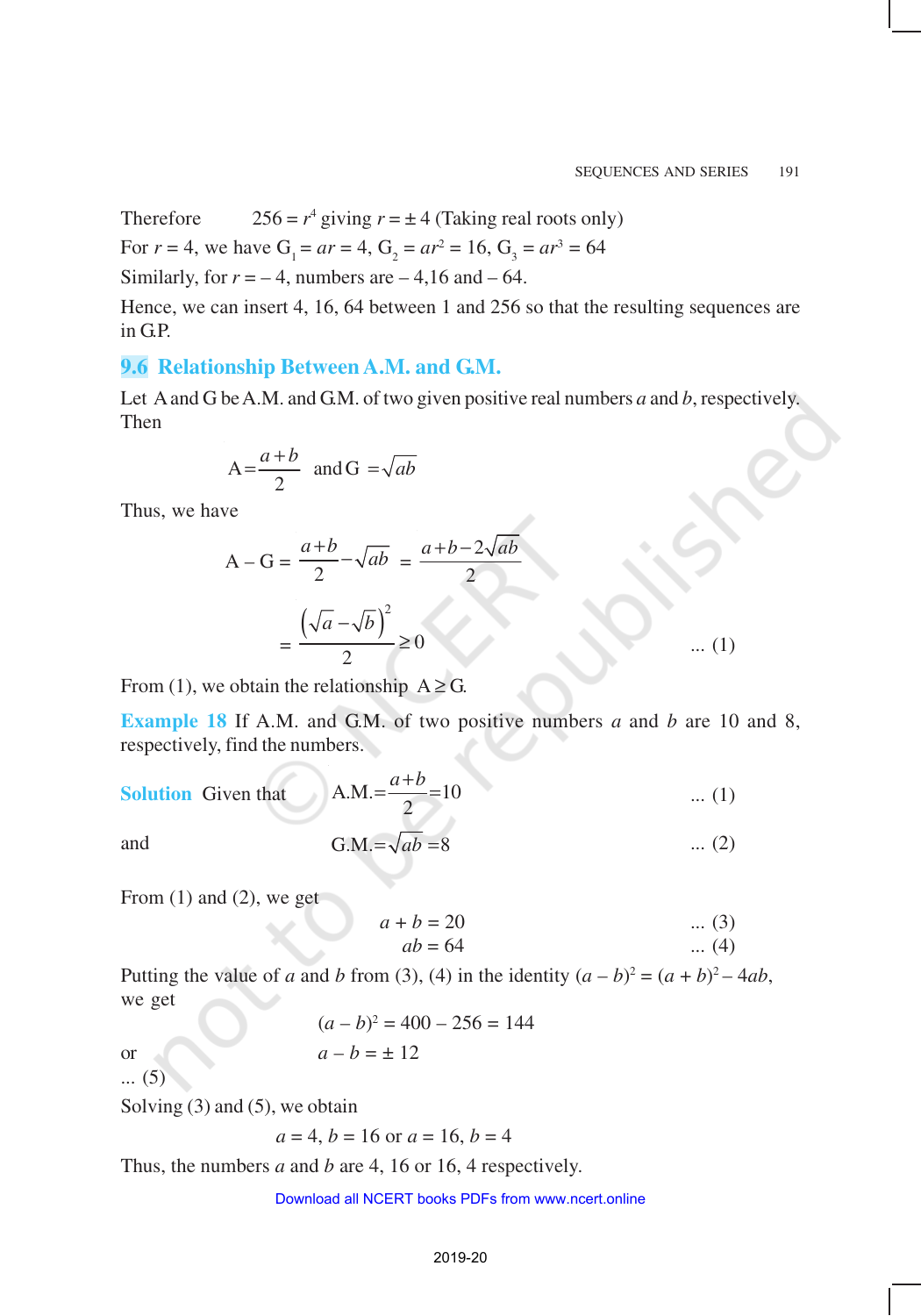**EXERCISE 9.3**

- **1.** Find the  $20<sup>th</sup>$  and  $n<sup>th</sup>$  terms of the G.P. 5 5 5  $\frac{5}{2}, \frac{5}{4}, \frac{5}{8}, \dots$
- **2.** Find the 12<sup>th</sup> term of a G.P. whose 8<sup>th</sup> term is 192 and the common ratio is 2.
- **3.** The 5<sup>th</sup>, 8<sup>th</sup> and 11<sup>th</sup> terms of a G.P. are p, q and *s*, respectively. Show that  $q^2 = ps$ .
- **4.** The  $4<sup>th</sup>$  term of a G.P. is square of its second term, and the first term is  $-3$ . Determine its 7<sup>th</sup> term.
- **5.** Which term of the following sequences:
	- (a)  $2, 2\sqrt{2}, 4, \dots$  is 128 ? <br> (b)  $\sqrt{3}, 3, 3\sqrt{3}, \dots$  is 729 ?

(c) 
$$
\frac{1}{3}, \frac{1}{9}, \frac{1}{27}, \dots
$$
 is  $\frac{1}{19683}$ ?

**6.** For what values of *x*, the numbers  $-\frac{2}{5}$ ,  $x, -\frac{7}{8}$  $7^{\prime}$  2  $-\frac{2}{7}$ , x,  $-\frac{1}{6}$  are in G.P.?

Find the sum to indicated number of terms in each of the geometric progressions in Exercises 7 to 10:

- **7.** 0.15, 0.015, 0.0015, ... 20 terms.
- **8.**  $\sqrt{7}$ ,  $\sqrt{21}$ ,  $3\sqrt{7}$ , ... *n* terms.
- **9.** 1, *a*,  $a^2$ ,  $a^3$ , ... *n* terms (if  $a \neq -1$ ).
- **10.**  $x^3$ ,  $x^5$ ,  $x^7$ , ... *n* terms (if  $x \neq \pm 1$ ).
- **11.** Evaluate 11 1  $(2+3^k)$  $\sum_{k=1}^{\infty} (2+3^k)$ .
- **12**. The sum of first three terms of a G.P. is  $\frac{39}{10}$ 10 and their product is 1. Find the common ratio and the terms.
- 13. How many terms of G.P.  $3, 3^2, 3^3, \ldots$  are needed to give the sum 120?
- **14.** The sum of first three terms of a G.P. is 16 and the sum of the next three terms is 128. Determine the first term, the common ratio and the sum to *n* terms of the GP.
- **15.** Given a G.P. with  $a = 729$  and  $7<sup>th</sup>$  term 64, determine S<sub>7</sub>.
- **16.** Find a G.P. for which sum of the first two terms is 4 and the fifth term is 4 times the third term.
- **17.** If the 4<sup>th</sup>, 10<sup>th</sup> and 16<sup>th</sup> terms of a G.P. are *x*, *y* and *z*, respectively. Prove that *x*, *y, z* are in G.P.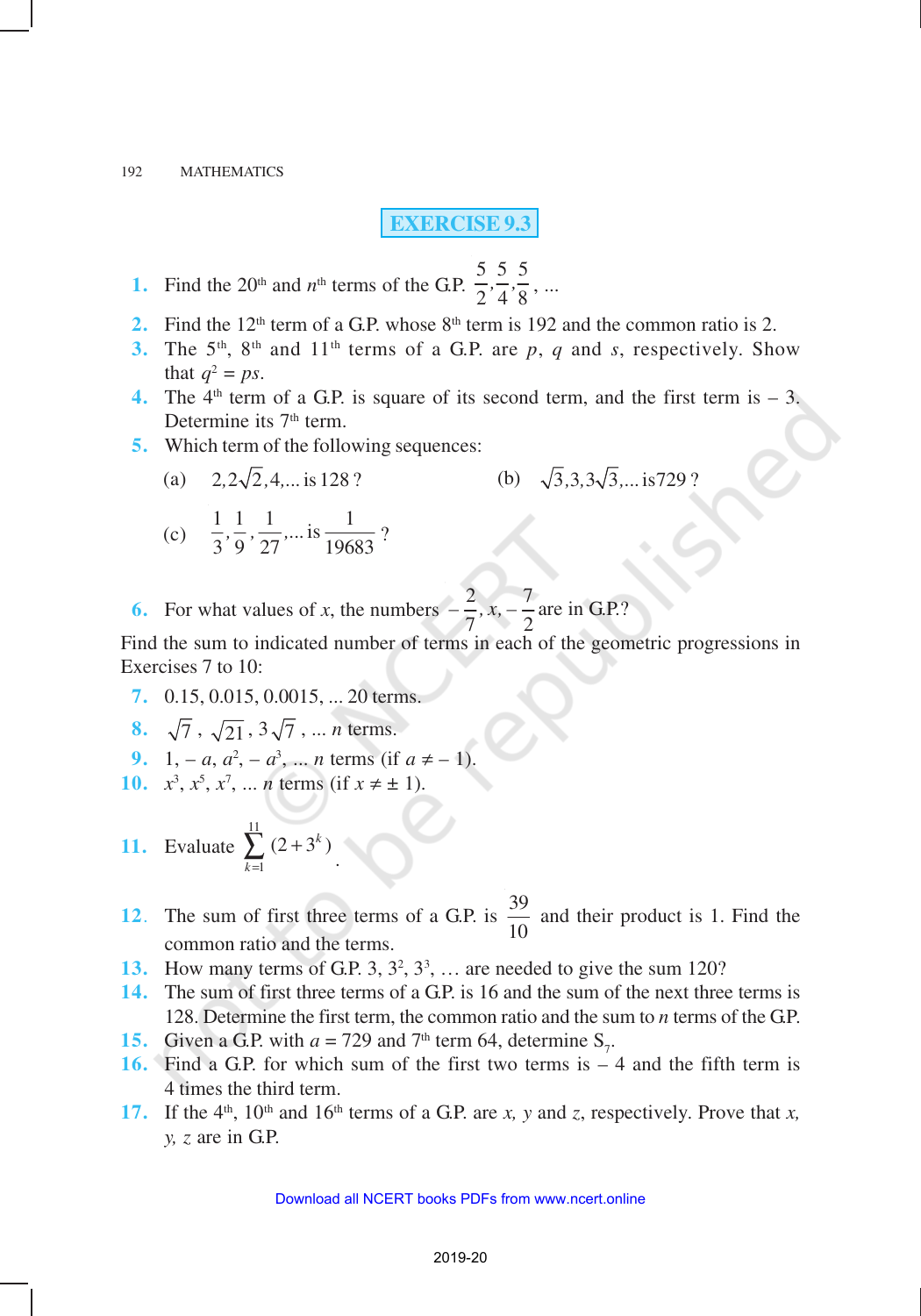- **18.** Find the sum to *n* terms of the sequence, 8, 88, 888, 8888… .
- **19.** Find the sum of the products of the corresponding terms of the sequences 2, 4, 8,

16, 32 and 128, 32, 8, 2, 
$$
\frac{1}{2}
$$
.

- **20.** Show that the products of the corresponding terms of the sequences *a, ar, ar<sup>2</sup>*,  $\ldots$ *ar*<sup>*n*-1</sup> and A, AR, AR<sup>2</sup>,  $\ldots$  AR<sup>*n*-1</sup> form a G.P, and find the common ratio.
- **21.** Find four numbers forming a geometric progression in which the third term is greater than the first term by 9, and the second term is greater than the  $4<sup>th</sup>$  by 18.
- **22.** If the  $p^{\text{th}}$ ,  $q^{\text{th}}$  and  $r^{\text{th}}$  terms of a G.P. are *a*, *b* and *c*, respectively. Prove that

$$
a^{q-r}b^{r-p}c^{p-q}=1.
$$

- **23.** If the first and the  $n^{\text{th}}$  term of a G.P. are *a* and *b*, respectively, and if P is the product of *n* terms, prove that  $P^2 = (ab)^n$ .
- **24.** Show that the ratio of the sum of first *n* terms of a G.P. to the sum of terms from

$$
(n + 1)
$$
<sup>th</sup> to  $(2n)$ <sup>th</sup> term is  $\frac{1}{r^n}$ .

- **25.** If *a, b, c* and *d* are in G.P. show that  $(a^2 + b^2 + c^2) (b^2 + c^2 + d^2) = (ab + bc + cd)^2$ .
- **26.** Insert two numbers between 3 and 81 so that the resulting sequence is G.P.
- **27.** Find the value of *n* so that  $\frac{a^{n+1} + b}{b^{n+1}}$  $a^n + b$  $n+1$ ,  $\mathbf{L}^n$  $n + h$ <sup>n</sup>  $^{+1}$  +  $b^{n+}$ +  $1 \cdot h^{n+1}$  may be the geometric mean between *a* and *b*.
- **28.** The sum of two numbers is 6 times their geometric mean, show that numbers

are in the ratio  $(3+2\sqrt{2})$ :  $(3-2\sqrt{2})$ .

**29.** If A and G be A.M. and G.M., respectively between two positive numbers,

prove that the numbers are  $A \pm \sqrt{(A+G)(A-G)}$ .

- **30.** The number of bacteria in a certain culture doubles every hour. If there were 30 bacteria present in the culture originally, how many bacteria will be present at the end of  $2<sup>nd</sup>$  hour,  $4<sup>th</sup>$  hour and  $n<sup>th</sup>$  hour ?
- **31.** What will Rs 500 amounts to in 10 years after its deposit in a bank which pays annual interest rate of 10% compounded annually?
- **32.** If A.M. and G.M. of roots of a quadratic equation are 8 and 5, respectively, then obtain the quadratic equation.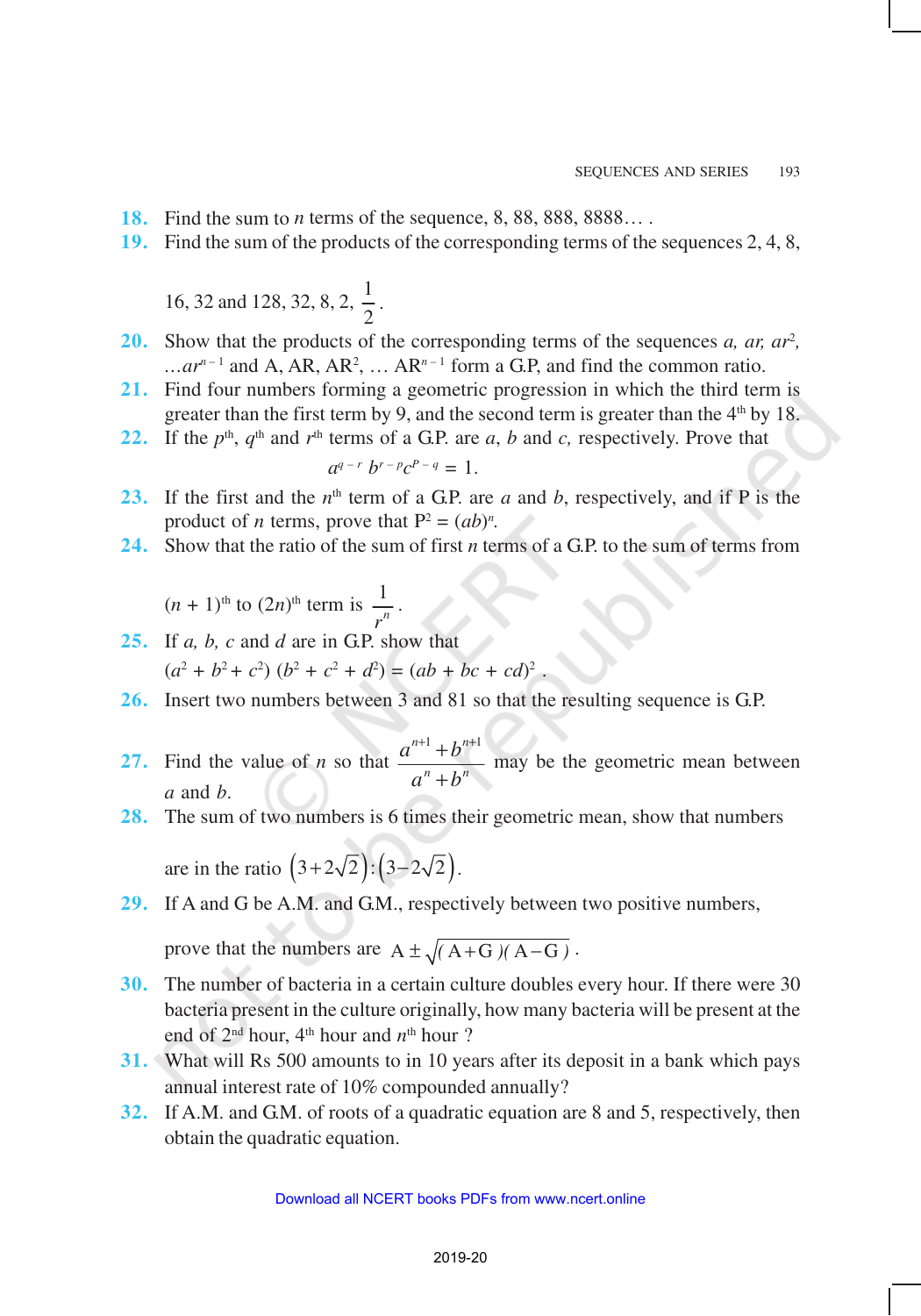### **9.7 Sum to** *n* **Terms of Special Series**

We shall now find the sum of first *n* terms of some special series, namely;

- (i)  $1 + 2 + 3 + ...$  + *n* (sum of first *n* natural numbers)
- (ii)  $1^2 + 2^2 + 3^2 + \dots + n^2$  (sum of squares of the first *n* natural numbers)
- (iii)  $1^3 + 2^3 + 3^3 + \dots + n^3$  (sum of cubes of the first *n* natural numbers).

Let us take them one by one.

(i)  $S_n = 1 + 2 + 3 + ... + n$ , then  $S_n =$  $(n+1)$ 2 *n* (*n* + (See Section 9.4)

(ii) Here  $S_n = 1^2 + 2^2 + 3^2 + ... + n^2$ 

We consider the identity  $k^3 - (k-1)^3 = 3k^2 - 3k + 1$ 

Putting  $k = 1, 2, ..., n$  successively, we obtain

 $1^3 - 0^3 = 3(1)^2 - 3(1) + 1$  $2^3 - 1^3 = 3(2)^2 - 3(2) + 1$  $3^3 - 2^3 = 3(3)^2 - 3(3) + 1$ ...................................... ....................................... ......................................

$$
n^3 - (n-1)^3 = 3 (n)^2 - 3 (n) + 1
$$

Adding both sides, we get

$$
n3 - 03 = 3 (12 + 22 + 32 + ... + n2) - 3 (1 + 2 + 3 + ... + n) + n
$$
  

$$
n3 = 3 \sum_{k=1}^{n} k2 - 3 \sum_{k=1}^{n} k + n
$$

By (i), we know that 1  $1+2+3+...+n=\frac{n(n+1)}{2}$ 2 *n k*  $k = 1 + 2 + 3 + \ldots + n = \frac{n(n+1)}{2}$ =  $\sum_{n=1}^{n} k = 1 + 2 + 3 + \ldots + n = \frac{n(n+1)}{2}$ 

Hence 
$$
S_n = \sum_{k=1}^n k^2 = \frac{1}{3} \left[ n^3 + \frac{3n(n+1)}{2} - n \right] = \frac{1}{6} (2n^3 + 3n^2 + n)
$$

$$
=\frac{n (n+1) (2n+1)}{6}
$$

(iii) Here  $S_n = 1^3 + 2^3 + ... + n^3$ 

We consider the identity,  $(k + 1)^4 - k^4 = 4k^3 + 6k^2 + 4k + 1$ Putting  $k = 1, 2, 3... n$ , we get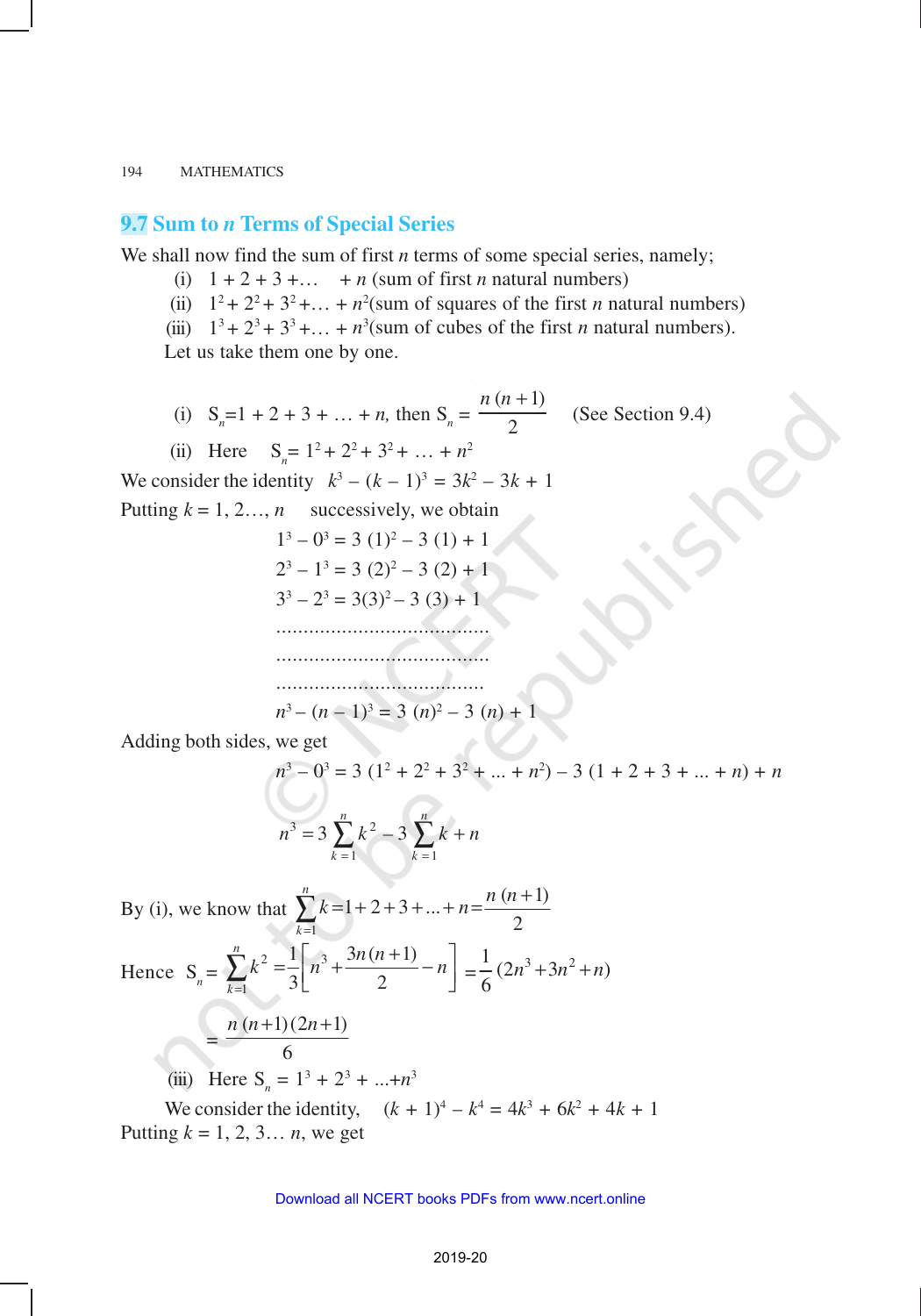$$
2^{4} - 1^{4} = 4(1)^{3} + 6(1)^{2} + 4(1) + 1
$$
  
\n
$$
3^{4} - 2^{4} = 4(2)^{3} + 6(2)^{2} + 4(2) + 1
$$
  
\n
$$
4^{4} - 3^{4} = 4(3)^{3} + 6(3)^{2} + 4(3) + 1
$$
  
\n
$$
\dots
$$
  
\n
$$
\dots
$$
  
\n
$$
(n - 1)^{4} - (n - 2)^{4} = 4(n - 2)^{3} + 6(n - 2)^{2} + 4(n - 2) + 1
$$
  
\n
$$
n^{4} - (n - 1)^{4} = 4(n - 1)^{3} + 6(n - 1)^{2} + 4(n - 1) + 1
$$
  
\n
$$
(n + 1)^{4} - n^{4} = 4n^{3} + 6n^{2} + 4n + 1
$$
  
\nAdding both sides, we get  
\n
$$
(n + 1)^{4} - 1^{4} = 4(1^{3} + 2^{3} + 3^{3} + ... + n^{3}) + 6(1^{2} + 2^{2} + 3^{2} + ... + n^{2}) + 4(1 + 2 + 3 + ... + n) + n
$$

$$
=4\sum_{k=1}^{n}k^{3}+6\sum_{k=1}^{n}k^{2}+4\sum_{k=1}^{n}k+n
$$
 ... (1)

From parts (i) and (ii), we know that

-17

$$
\sum_{k=1}^{n} k = \frac{n(n+1)}{2} \quad \text{and } \sum_{k=1}^{n} k^2 = \frac{n(n+1)(2n+1)}{6}
$$

Putting these values in equation (1), we obtain

$$
4\sum_{k=1}^{n} k^{3} = n^{4} + 4n^{3} + 6n^{2} + 4n - \frac{6n(n+1)(2n+1)}{6} - \frac{4n(n+1)}{2} - n
$$
  
or  

$$
4S_{n} = n^{4} + 4n^{3} + 6n^{2} + 4n - n(2n^{2} + 3n + 1) - 2n(n+1) - n
$$

$$
= n^{4} + 2n^{3} + n^{2}
$$

$$
= n^{2}(n + 1)^{2}.
$$
Hence,  

$$
S_{n} = \frac{n^{2}(n+1)^{2}}{4} = \frac{[n(n+1)]^{2}}{4}
$$

Hence,

**Example 19** Find the sum to *n* terms of the series:  $5 + 11 + 19 + 29 + 41...$ **Solution** Let us write

 $S_n = 5 + 11 + 19 + 29 + \dots + a_{n-1} + a_n$ or  $S_n = 5 + 11 + 19 + ... + a_{n-2} + a_{n-1} + a_n$ 

On subtraction, we get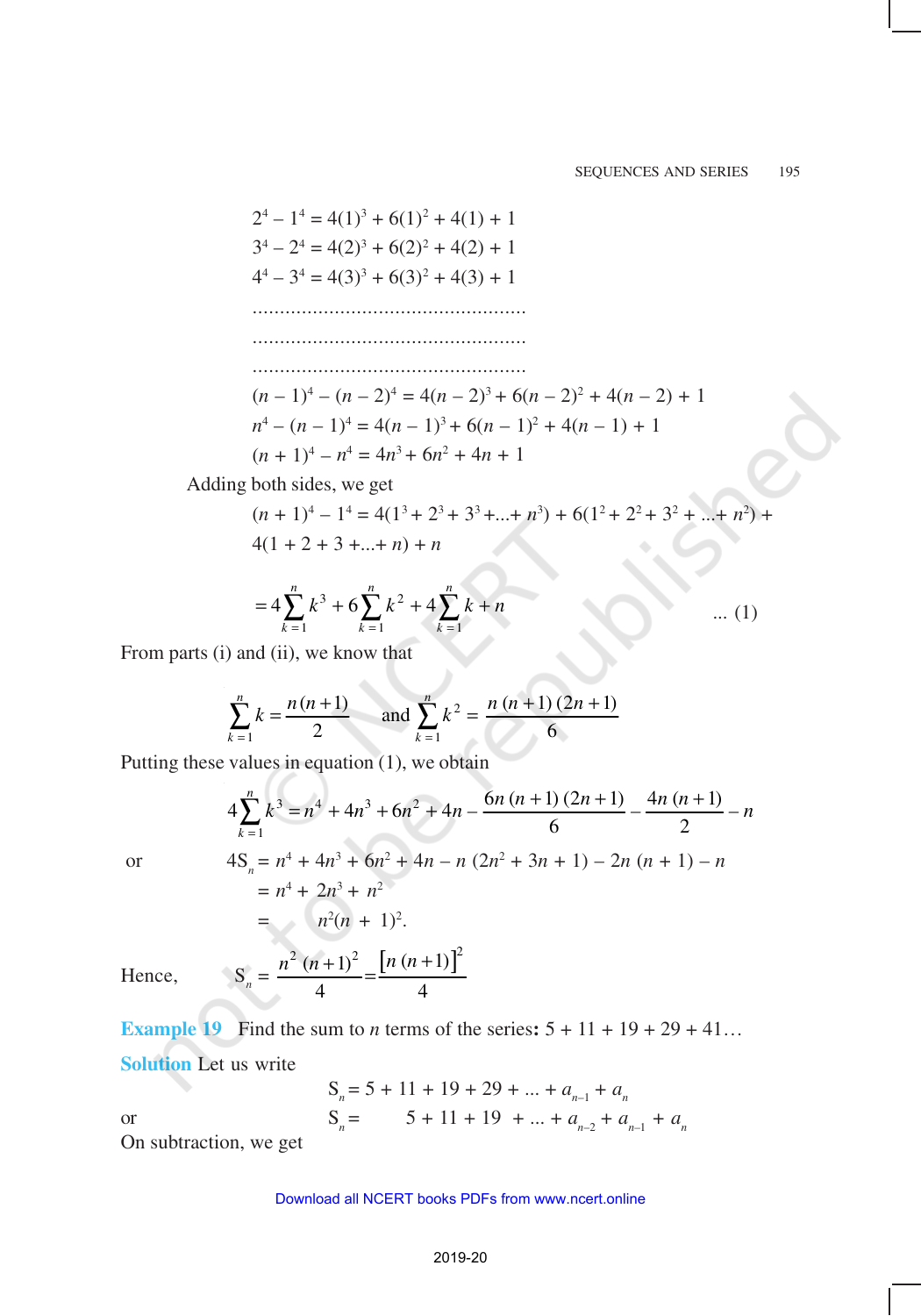$$
0 = 5 + [6 + 8 + 10 + 12 + ... (n - 1) \text{ terms}] - a_n
$$
  
or  

$$
a_n = 5 + \frac{(n - 1)[12 + (n - 2) \times 2]}{2}
$$

$$
= 5 + (n - 1)(n + 4) = n^2 + 3n + 1
$$
Hence  

$$
S_n = \sum_{n=1}^{n} a_n = \sum_{n=1}^{n} (k^2 + 3k + 1) = \sum_{n=1}^{n} k^2 + 3 \sum_{n=1}^{n} k + n
$$

Hence

$$
k=1
$$
  

$$
k=1
$$
  

$$
k=1
$$
  

$$
k=1
$$
  

$$
k=1
$$
  

$$
k=1
$$
  

$$
k=1
$$
  

$$
k=1
$$
  

$$
k=1
$$
  

$$
k=1
$$
  

$$
k=1
$$
  

$$
k=1
$$
  

$$
k=1
$$
  

$$
k=1
$$
  

$$
k=1
$$
  

$$
k=1
$$
  

$$
k=1
$$
  

$$
k=1
$$
  

$$
k=1
$$
  

$$
k=1
$$
  

$$
k=1
$$
  

$$
k=1
$$
  

$$
k=1
$$
  

$$
k=1
$$
  

$$
k=1
$$
  

$$
k=1
$$
  

$$
k=1
$$
  

$$
k=1
$$
  

$$
k=1
$$
  

$$
k=1
$$
  

$$
k=1
$$
  

$$
k=1
$$
  

$$
k=1
$$
  

$$
k=1
$$
  

$$
k=1
$$
  

$$
k=1
$$
  

$$
k=1
$$
  

$$
k=1
$$
  

$$
k=1
$$
  

$$
k=1
$$
  

$$
k=1
$$
  

$$
k=1
$$
  

$$
k=1
$$
  

$$
k=1
$$
  

$$
k=1
$$
  

$$
k=1
$$
  

$$
k=1
$$
  

$$
k=1
$$
  

$$
k=1
$$
  

$$
k=1
$$
  

$$
k=1
$$
  

$$
k=1
$$
  

$$
k=1
$$
  

$$
k=1
$$
  

$$
k=1
$$
  

$$
k=1
$$
  

$$
k=1
$$
  

$$
k=1
$$
  

$$
k=1
$$

**Example 20** Find the sum to *n* terms of the series whose  $n^{\text{th}}$  term is  $n(n+3)$ . **Solution** Given that  $a_n = n(n + 3) = n^2 + 3n$ 

Thus, the sum to *n* terms is given by

$$
S_n = \sum_{k=1}^n a_k = \sum_{k=1}^n k^2 + 3\sum_{k=1}^n k
$$
  
= 
$$
\frac{n (n+1) (2n + 1)}{6} + \frac{3n (n+1)}{2} = \frac{n(n+1)(n+5)}{3}.
$$

**EXERCISE 9.4**

Find the sum to *n* terms of each of the series in Exercises 1 to 7.

**1.**  $1 \times 2 + 2 \times 3 + 3 \times 4 + 4 \times 5 + \dots$  **2.**  $1 \times 2 \times 3 + 2 \times 3 \times 4 + 3 \times 4 \times 5 + \dots$ **3.**  $3 \times 1^2 + 5 \times 2^2 + 7 \times 3^2 + ...$  **4.**  $1 \t1 \t1$  $1 \times 2$   $2 \times 3$   $3 \times 4$  $\frac{1}{x^2} + \frac{1}{2x^3} + \frac{1}{3x^4} + \dots$ 5.  $5^2 + 6^2 + 7^2$ 6.  $3 \times 8 + 6 \times 11 + 9 \times 14 + ...$ 7.  $1^2 + (1^2 + 2^2) + (1^2 + 2^2 + 3^2) + ...$ 

Find the sum to *n* terms of the series in Exercises 8 to 10 whose  $n<sup>th</sup>$  terms is given by

**8.**  $n(n+1)(n+4)$ .  $2^{2} + 2^{n}$ 

10.  $(2n-1)^2$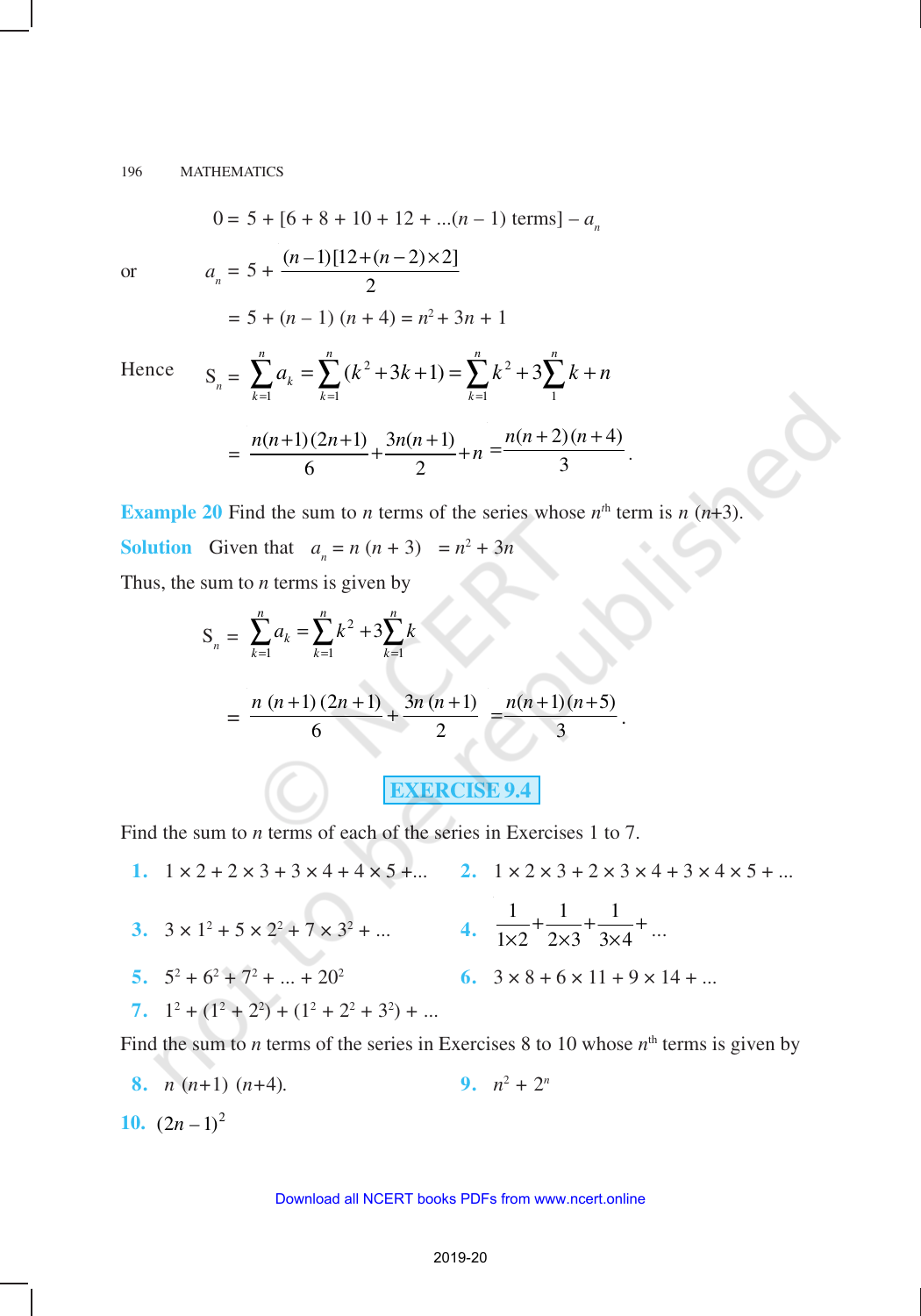### *Miscellaneous Examples*

**Example21** If  $p^{\text{th}}$ ,  $q^{\text{th}}$ ,  $r^{\text{th}}$  and  $s^{\text{th}}$  terms of an A.P. are in G.P, then show that  $(p - q)$ ,  $(q - r)$ ,  $(r - s)$  are also in G.P.

#### **Solution** Here

$$
a_p = a + (p - 1) d \qquad \qquad \dots (1)
$$
  
\n
$$
a_q = a + (q - 1) d \qquad \qquad \dots (2)
$$

$$
a_r = a + (r - 1) d \tag{3}
$$

$$
a_s = a + (s - 1) d \tag{4}
$$

Given that  $a_p$ ,  $a_q$ ,  $a_r$  and  $a_s$  are in G.P<sub>.,</sub>

So 
$$
\frac{a_q}{a_p} = \frac{a_r}{a_q} = \frac{a_q - a_r}{a_p - a_q} = \frac{q - r}{p - q} \text{ (why ?)}
$$
 (5)

 $Similarly$ 

$$
\frac{a_r}{a_q} = \frac{a_s}{a_r} = \frac{a_r - a_s}{a_q - a_r} = \frac{r - s}{q - r}
$$
 (why ?) ... (6)

Hence, by  $(5)$  and  $(6)$ 

$$
\frac{q-r}{p-q} = \frac{r-s}{q-r}
$$
, i.e.,  $p-q$ ,  $q-r$  and  $r-s$  are in G.P.

**Example 22** If *a, b, c* are in G.P. and  $\frac{1}{a^x} = b^y = c^{\frac{1}{z}}$ , prove that *x, y, z* are in A.P.

**Solution** 1  $a^x =$  $\frac{1}{2}$  1  $b^y = c^z = k$  Then

$$
a = k^x
$$
,  $b = k^y$  and  $c = k^z$ . (1)

Since *a, b, c* are in G.P., therefore,  $b^2$ 

$$
= ac \qquad \qquad \dots (2)
$$

Using  $(1)$  in  $(2)$ , we get

 $k^{2y} = k^{x+z}$ , which gives  $2y = x + z$ .

Hence, *x, y* and *z* are in A.P.

**Example 23** If *a, b, c, d* and *p* are different real numbers such that  $(a^2 + b^2 + c^2)p^2 - 2(ab + bc + cd) p + (b^2 + c^2 + d^2) \le 0$ , then show that *a*, *b*, *c* and *d* are in G.P.

**Solution** Given that  $(a^2 + b^2 + c^2) p^2 - 2 (ab + bc + cd) p + (b^2 + c^2 + d^2)$  $\dots (1)$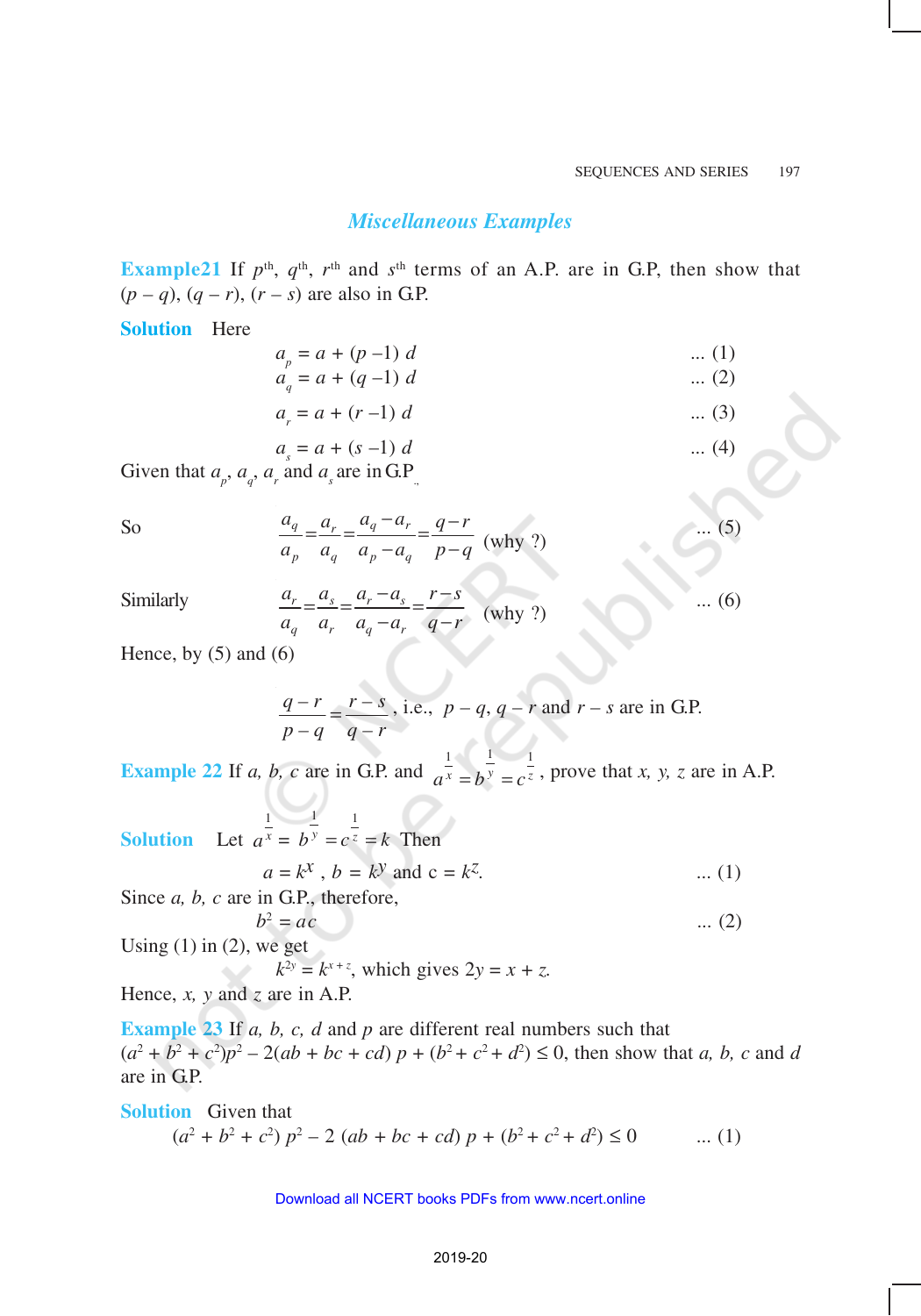But L.H.S.

$$
= (a^{2}p^{2} - 2abp + b^{2}) + (b^{2}p^{2} - 2bcp + c^{2}) + (c^{2}p^{2} - 2cdp + d^{2}),
$$
  
which gives  $(ap - b)^{2} + (bp - c)^{2} + (cp - d)^{2} \ge 0$  ...  
(2)

Since the sum of squares of real numbers is non negative, therefore, from (1) and (2), we have,  $(ap - b)^2 + (bp - c)^2 + (cp - d)^2 = 0$ 

or  $ap - b = 0$ ,  $bp - c = 0$ ,  $cp - d = 0$ 

This implies that  $b = \frac{c}{l} = \frac{d}{l} = p$ *a b c*  $=\frac{c}{a} = \frac{u}{c} =$ 

Hence *a*, *b*, *c* and *d* are in G.P.

**Example 24** If *p,q,r* are in G.P. and the equations,  $px^2 + 2qx + r = 0$  and

 $dx^2 + 2ex + f = 0$  have a common root, then show that  $\frac{d}{dx}$ *p e q f r*  $, -, -$  are in A.P.

**Solution** The equation  $px^2 + 2qx + r = 0$  has roots given by

$$
x = \frac{-2q \pm \sqrt{4q^2 - 4rp}}{2p}
$$

Since *p*, *q*, *r* are in G.P.  $q^2 = pr$ . Thus  $x = \frac{-q}{q}$ *p*  $=\frac{-q}{q}$  but  $\frac{-q}{q}$ *p*  $\frac{-q}{\sqrt{q}}$  is also root of  $dx^2 + 2ex + f = 0$  (Why ?). Therefore

$$
d\left(\frac{-q}{p}\right)^2 + 2e\left(\frac{-q}{p}\right) + f = 0,
$$

or 
$$
dq^2 - 2eqp + fp^2 = 0
$$
 ... (1)

Dividing (1) by  $pq^2$  and using  $q^2 = pr$ , we get

$$
\frac{d}{p} - \frac{2e}{q} + \frac{fp}{pr} = 0, \text{ or } \frac{2e}{q} = \frac{d}{p} + \frac{f}{r}
$$
  

$$
\frac{d}{p}, \frac{e}{q}, \frac{f}{r} \text{ are in A.P.}
$$

Hence *d e f*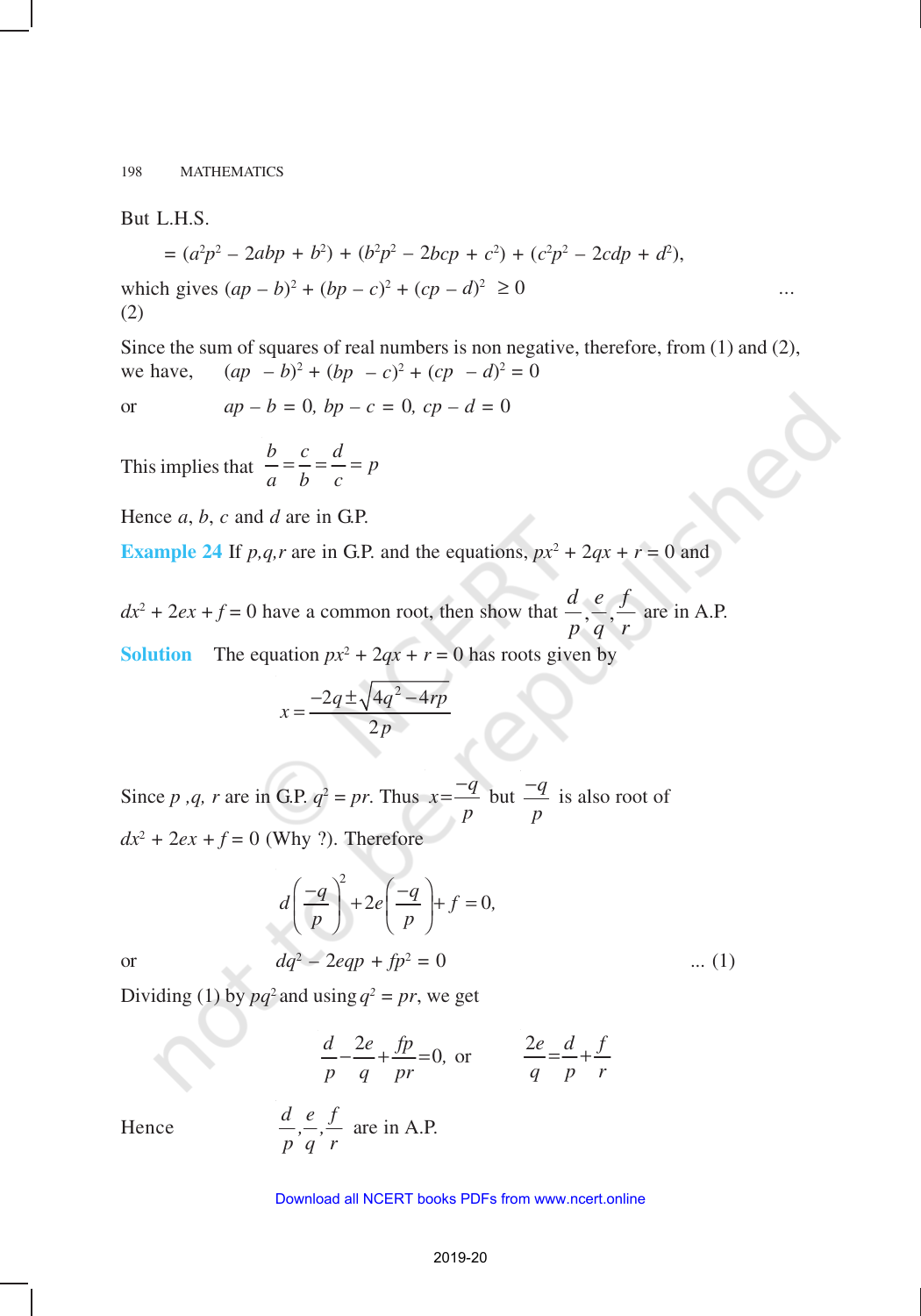### *Miscellaneous Exercise On Chapter 9*

- **1.** Show that the sum of  $(m + n)$ <sup>th</sup> and  $(m n)$ <sup>th</sup> terms of an A.P. is equal to twice the *m*th term.
- **2.** If the sum of three numbers in A.P., is 24 and their product is 440, find the numbers.
- **3.** Let the sum of *n*, 2*n*, 3*n* terms of an A.P. be  $S_1$ ,  $S_2$  and  $S_3$ , respectively, show that  $S_3 = 3(S_2 - S_1)$
- **4.** Find the sum of all numbers between 200 and 400 which are divisible by 7.
- **5.** Find the sum of integers from 1 to 100 that are divisible by 2 or 5.
- **6.** Find the sum of all two digit numbers which when divided by 4, yields 1 as remainder.
- **7.** If *f* is a function satisfying  $f(x + y) = f(x) f(y)$  for all  $x, y \in \mathbb{N}$  such that

$$
f(1) = 3
$$
 and 
$$
\sum_{x=1}^{n} f(x) = 120
$$
, find the value of *n*.

- **8.** The sum of some terms of G.P. is 315 whose first term and the common ratio are 5 and 2, respectively. Find the last term and the number of terms.
- **9.** The first term of a G.P. is 1. The sum of the third term and fifth term is 90. Find the common ratio of GP.
- **10.** The sum of three numbers in G.P. is 56. If we subtract 1, 7, 21 from these numbers in that order, we obtain an arithmetic progression. Find the numbers.
- **11.** A G.P. consists of an even number of terms. If the sum of all the terms is 5 times the sum of terms occupying odd places, then find its common ratio.
- **12.** The sum of the first four terms of an A.P. is 56. The sum of the last four terms is 112. If its first term is 11, then find the number of terms.
- **13.** If *a bx a bx b cx*  $b - cx$ *c dx*  $\frac{c - dx}{c - dx}$ + − = + − = +  $\frac{d}{dx}(x \neq 0)$ , then show that *a, b, c* and *d* are in G.P.
- **14.** Let S be the sum, P the product and R the sum of reciprocals of *n* terms in a G.P. Prove that  $P^2R^n = S^n$ .
- **15.** The  $p^{\text{th}}$ ,  $q^{\text{th}}$  and  $r^{\text{th}}$  terms of an A.P. are *a*, *b*, *c*, respectively. Show that

$$
(q - r)a + (r - p) b + (p - q) c = 0
$$

**16.** If 
$$
a\left(\frac{1}{b} + \frac{1}{c}\right), b\left(\frac{1}{c} + \frac{1}{a}\right), c\left(\frac{1}{a} + \frac{1}{b}\right)
$$
 are in A.P., prove that *a*, *b*, *c* are in A.P.

- **17.** If *a*, *b*, *c*, *d* are in G.P, prove that  $(a^n + b^n)$ ,  $(b^n + c^n)$ ,  $(c^n + d^n)$  are in G.P.
- **18**. If *a* and *b* are the roots of  $x^2 3x + p = 0$  and *c*, *d* are roots of  $x^2 12x + q = 0$ , where *a*, *b*, *c*, *d* form a G.P. Prove that  $(q + p)$ :  $(q - p) = 17:15$ .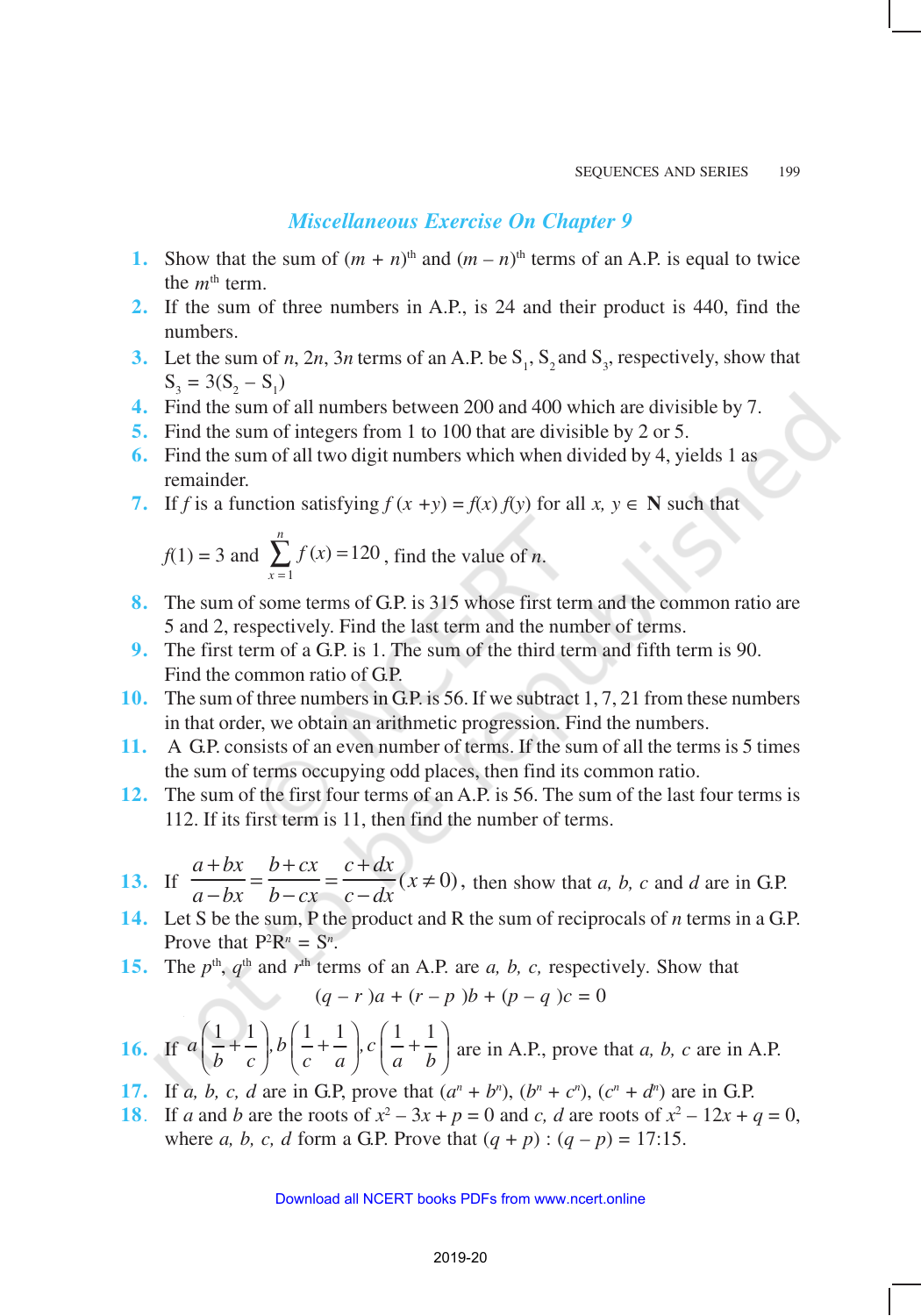**19.** The ratio of the A.M. and G.M. of two positive numbers *a* and *b, is m : n*. Show

that 
$$
a:b = \left(m + \sqrt{m^2 - n^2}\right) : \left(m - \sqrt{m^2 - n^2}\right)
$$
.

- **20.** If *a, b, c* are in A.P.; *b, c, d* are in G.P. and  $\frac{1}{\cdot}$ ,  $\frac{1}{\cdot}$ *c d e* are in A.P. prove that *a, c, e* are in GP.
- **21.** Find the sum of the following series up to *n* terms: (i)  $5 + 55 + 555 + ...$  (ii)  $.6 + .66 + .666 + ...$
- **22.** Find the 20<sup>th</sup> term of the series  $2 \times 4 + 4 \times 6 + 6 \times 8 + ... + n$  terms.
- **23.** Find the sum of the first *n* terms of the series: 3+ 7 +13 +21 +31 +…
- **24.** If  $S_1$ ,  $S_2$ ,  $S_3$  are the sum of first *n* natural numbers, their squares and their cubes, respectively, show that  $9S_2^2 = S_3 (1 + 8S_1)$ .
- **25.** Find the sum of the following series up to *n* terms:

$$
\frac{1^3}{1} + \frac{1^3 + 2^3}{1 + 3} + \frac{1^3 + 2^3 + 3^3}{1 + 3 + 5} + \dots
$$

26. Show that 
$$
\frac{1 \times 2^2 + 2 \times 3^2 + ... + n \times (n+1)^2}{1^2 \times 2 + 2^2 \times 3 + ... + n^2 \times (n+1)} = \frac{3n+5}{3n+1}.
$$

- **27.** A farmer buys a used tractor for Rs 12000. He pays Rs 6000 cash and agrees to pay the balance in annual instalments of Rs 500 plus 12% interest on the unpaid amount. How much will the tractor cost him?
- **28.** Shamshad Ali buys a scooter for Rs 22000. He pays Rs 4000 cash and agrees to pay the balance in annual instalment of Rs 1000 plus 10% interest on the unpaid amount. How much will the scooter cost him?
- **29.** A person writes a letter to four of his friends. He asks each one of them to copy the letter and mail to four different persons with instruction that they move the chain similarly. Assuming that the chain is not broken and that it costs 50 paise to mail one letter. Find the amount spent on the postage when 8<sup>th</sup> set of letter is mailed.
- **30.** A man deposited Rs 10000 in a bank at the rate of 5% simple interest annually. Find the amount in 15<sup>th</sup> year since he deposited the amount and also calculate the total amount after 20 years.
- **31.** A manufacturer reckons that the value of a machine, which costs him Rs. 15625, will depreciate each year by 20%. Find the estimated value at the end of 5 years.
- **32.** 150 workers were engaged to finish a job in a certain number of days. 4 workers dropped out on second day, 4 more workers dropped out on third day and so on.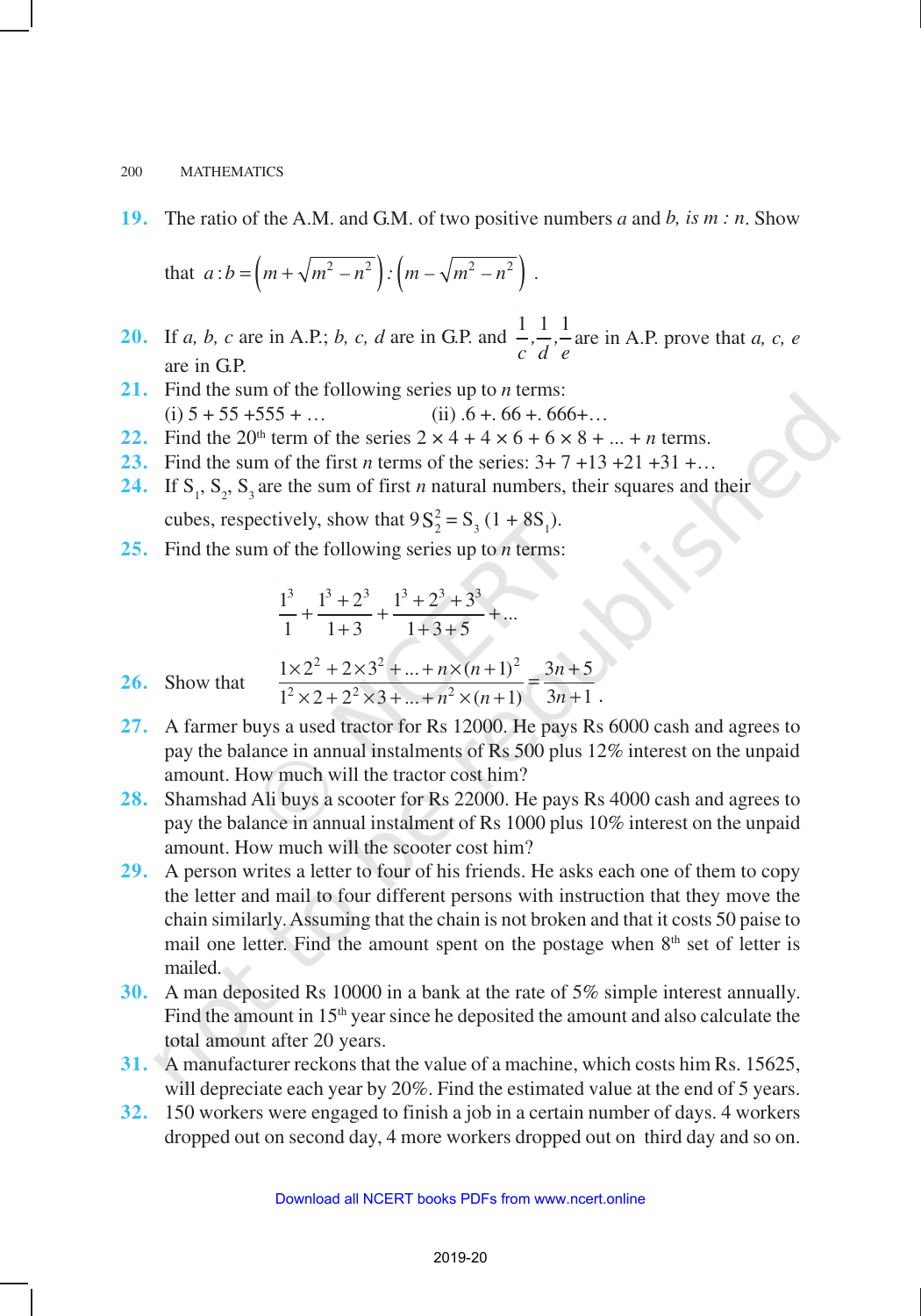It took 8 more days to finish the work. Find the number of days in which the work was completed.

### *Summary*

- **◆** By a *sequence*, we mean an arrangement of number in definite order according to some rule. Also, we define a sequence as a function whose domain is the set of natural numbers or some subsets of the type {1, 2, 3, ....*k*}. A sequence containing a finite number of terms is called a *finite sequence*. A sequence is called *infinite* if it is not a finite sequence.
- External  $a_1, a_2, a_3, \ldots$  be the sequence, then the sum expressed as  $a_1 + a_2 + a_3 + \ldots$ is called *series*. A series is called *finite series* if it has got finite number of terms.
- ®An arithmetic progression (A.P.) is a sequence in which terms increase or decrease regularly by the same constant. This constant is called *common difference of the* A.P. Usually, we denote the first term of A.P. by *a*, the common difference by *d* and the last term by *l*. The *general term* or the *n th term* of the A.P. is given by  $a_n = a + (n-1)d$ .

The sum  $S_n$  of the first *n* terms of an A.P. is given by

$$
\bigg| S_n = \frac{n}{2} \bigg[ 2a + (n-1)d \bigg] = \frac{n}{2} (a+l).
$$

The *arithmetic mean* A of any two numbers *a* and *b* is given by  $\frac{a+b}{2}$ i.e., the

sequence *a*, A, *b* is in A.P.

®A sequence is said to be a *geometric progression* or *G.P.*, if the ratio of any term to its preceding term is same throughout. This constant factor is called the *common ratio*. Usually, we denote the first term of a G.P. by *a* and its common ratio by *r*. The general or the *n*<sup>th</sup> term of G.P. is given by  $a_n = ar^{n-1}$ . The sum  $S_n$  of the first *n* terms of G.P. is given by